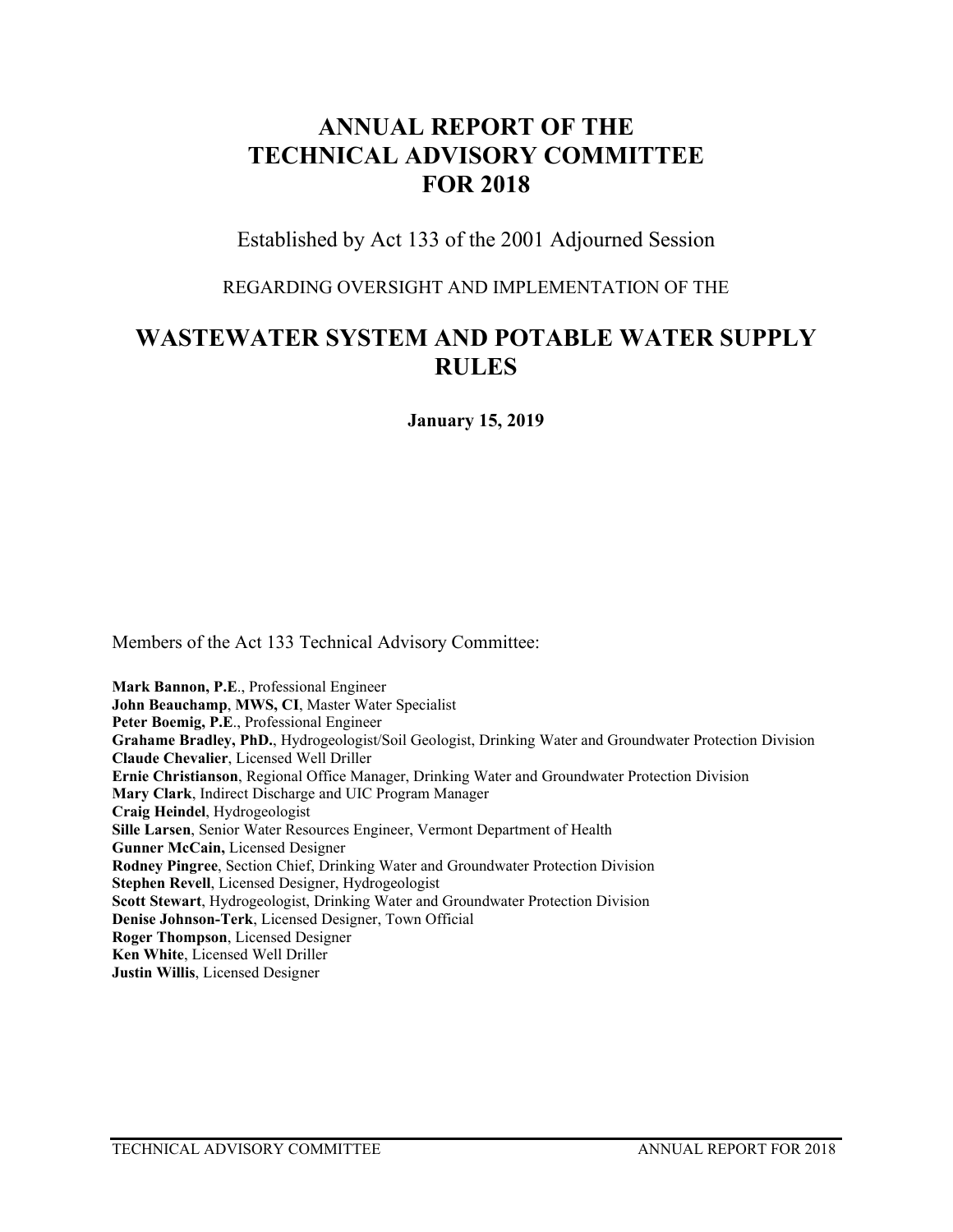# **ANNUAL REPORT OF THE TECHNICAL ADVISORY COMMITTEE**

Established by Act 133 of the 2001 Adjourned Session

# REGARDING OVERSIGHT AND IMPLEMENTATION OF THE

# **WASTEWATER SYSTEM AND POTABLE WATER SUPPLY RULES January 15, 2019**

# **TABLE OF CONTENTS**

| <b>ITEM</b>        |                                                                     | <b>PAGE</b> |
|--------------------|---------------------------------------------------------------------|-------------|
| Purpose            |                                                                     |             |
| <b>TAC</b> Members |                                                                     |             |
|                    | TAC Executive Committee and Subcommittees                           | 2           |
| Meetings           |                                                                     | 3           |
|                    | <b>Activities of the Technical Advisory Committee:</b>              |             |
| 1.                 | <b>General Comments</b>                                             | 3           |
| 2.                 | Review of Proposed Changes to the Wastewater System                 |             |
|                    | and Potable Water Supply Rules                                      | 3           |
| 3.                 | Innovative/Alternative Systems                                      | 8           |
| Appendices:        |                                                                     |             |
|                    | Appendix A - Technical Advisory Committee Members and Subcommittees | 10          |
|                    | Appendix B - Regional Office Permitting and Training Information    | 14          |

Appendix C - Technical Advisory Committee Meeting Minutes 20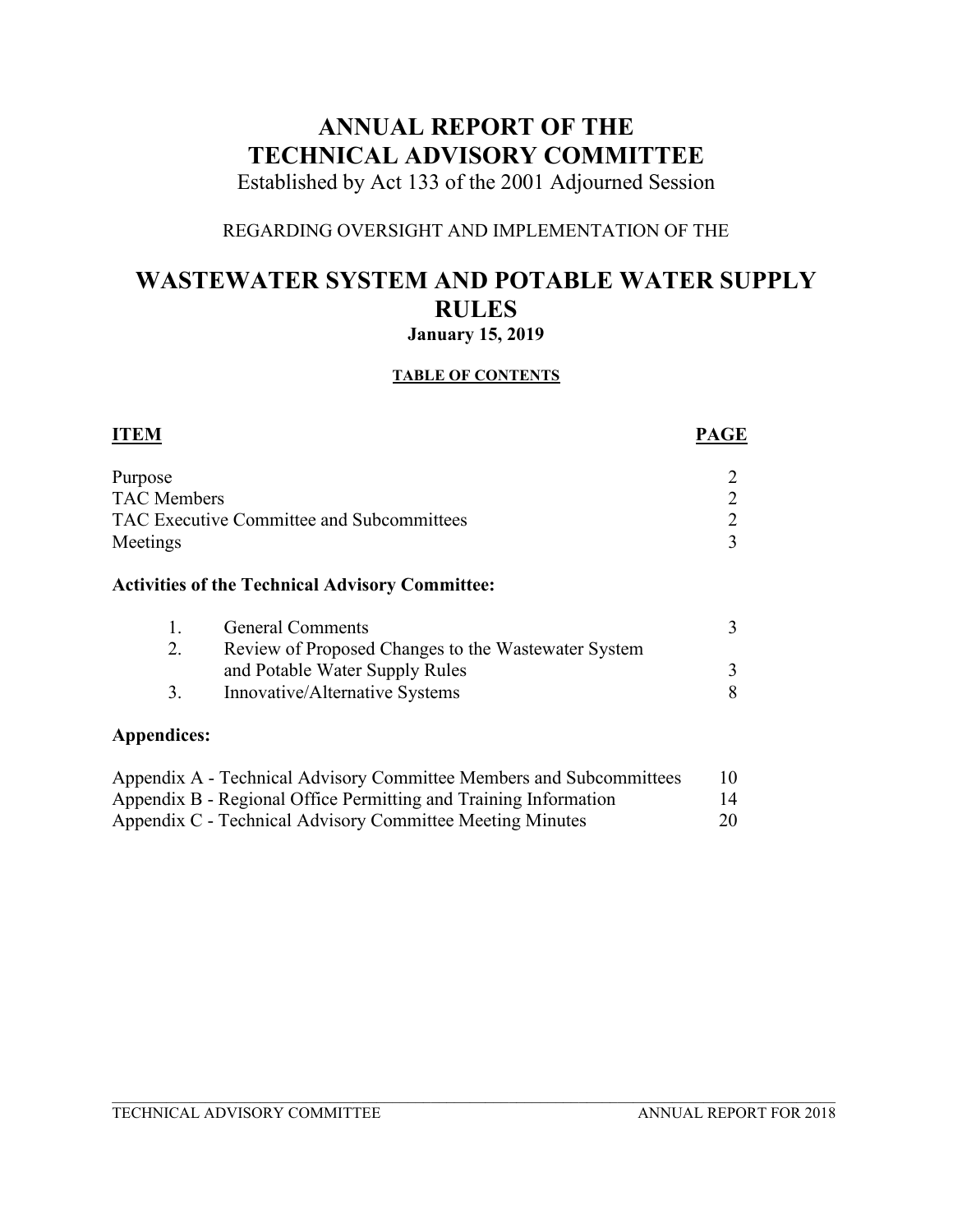# **Annual Report of the Technical Advisory Committee**

# **Purpose:**

The Technical Advisory Committee was created by Act 133 of the 2001 Adjourned Session of the Legislature and incorporated into the Vermont Statutes as Chapter 64, Section 1978(e)(2) which appears as:

*The secretary shall seek advice from a technical advisory committee in carrying out the mandate of this subdivision. The governor shall appoint the members of the committee and ensure that there is at least one representative of the following entities on the committee: professional engineers, site technicians, well drillers, hydrogeologists, town officials with jurisdiction over potable water supplies and wastewater systems, water quality specialists, technical staff of the agency of natural resources, and technical staff of the department of health. Administrative support for the advisory committee shall be provided by the secretary of the agency of natural resources.* 

Section 1978(e)(3) required the preparation and submission to the legislature of an annual report on several topics: the implementation of this Chapter and the rules adopted under this Chapter; the number and type of alternative or innovative systems approved for general use, approved for use as a pilot project, and approved for experimental use; the functional status of alternative or innovative systems approved for use as a pilot project or approved for experimental use; the number of permit applications received during the preceding calendar year; and the number of permit applications denied in the preceding calendar year, together with a summary of the denial. This report is a summary of the work by the Technical Advisory Committee and the recommendations made by the Committee during 2018.

# **Technical Advisory Committee Members:**

Members of the Technical Advisory Committee are recommended by the Secretary of the Agency of Natural Resources and appointed by the Governor. The full list of Technical Advisory Committee Members, and their contact information, is attached as Appendix A.

# **Executive Committee and Subcommittees:**

The TAC has an Executive Committee with three members and three alternates that are available to answer questions or provide testimony to the Agency or the Legislature. There was 1 standing subcommittee during 2018. The list of Subcommittee members is included in Appendix A **Meetings:**

Eight meetings were held by the TAC in 2018 on February 13, February 26, March 21, March 27, April 3, April 12, April 19, and December 5.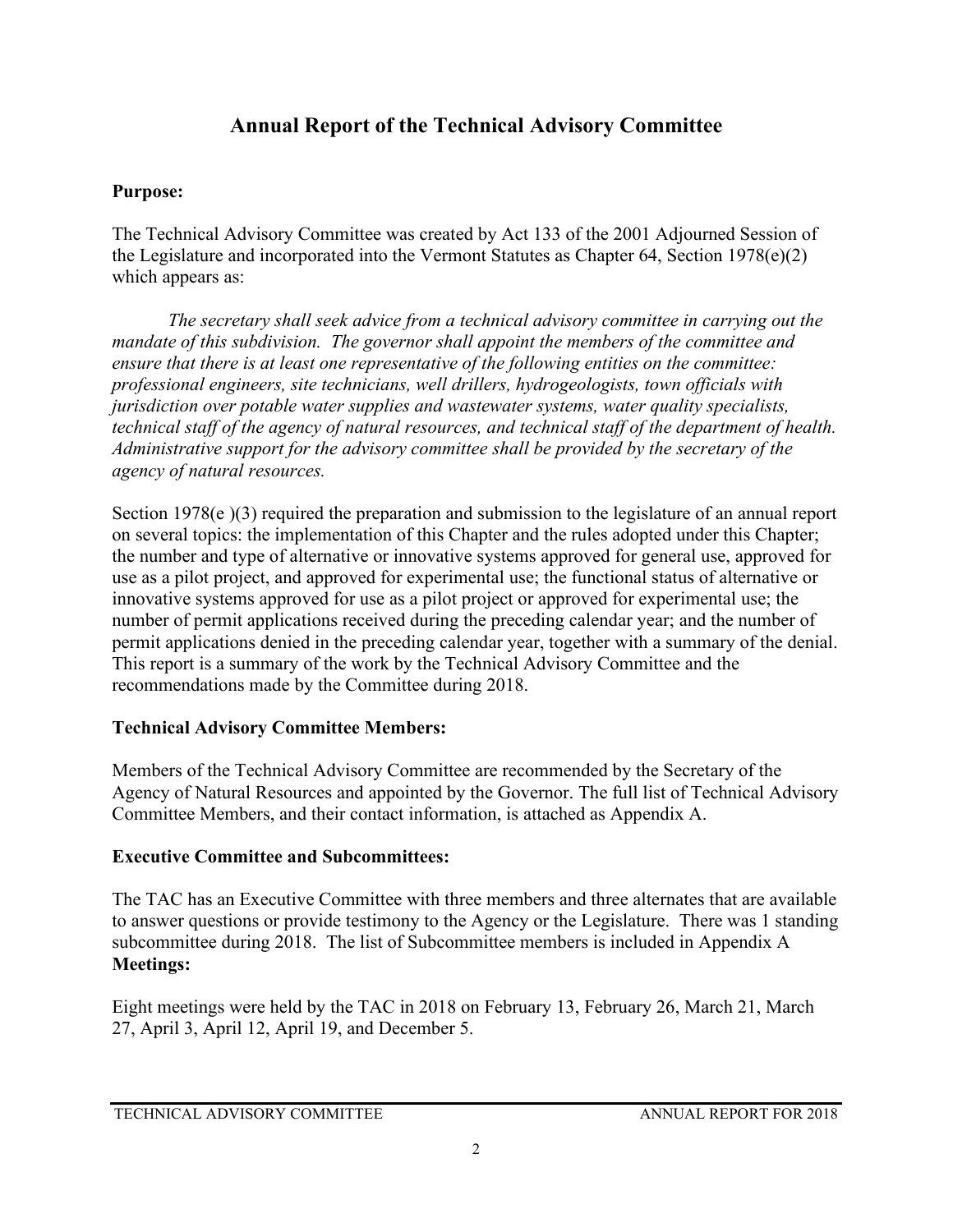The meetings were held in conference rooms at the National Life Building and at the Department of Environmental Conservation (DEC) Annex Building in Montpelier. Meeting attendance ranged from 10 to 19 with an average attendance of 15 people.

The full minutes of each meeting are attached as Appendix C and are available on-line at <http://wastewater.vt.gov/wastewaterdisposaltac.htm> under the heading "Technical Advisory Committee."

# **Activities of the Technical Advisory Committee (TAC):**

- **1. General Comments:** The Technical Advisory Committee and the DEC continued to be active during 2018. The primary focus was on reviewing the proposed updates to the Wastewater System and Potable Water Supply Rules.
- **2. Proposed Wastewater System and Potable Water Supply Rule (WW Rules) Revisions:** During 2018 the DEC continued its detailed legal review of the Rules and began the rule adoption process which is administered by the Secretary of State. The DEC completed the Interagency Committee on Administrative Rules (ICAR) process. The DEC then held several public meetings around the state to discuss the proposed changes to the WW Rules and to accept comments about things that were changed and things that were not changed. The DEC then filed a request with the Legislative Committee on Administrative Rules (LCAR) and expects to have a hearing with LCAR early in 2019.

While this process has been underway, the DEC and the TAC have continued to meet and discuss the draft WW Rules. Because the drafting process has been underway for a few years, many of the points of discussion during 2018 involved clarifications of language, responses to revisions based on the legal review, discussion of proposed changes from the Regional Office Staff, and comments from the public meetings. The TAC made recommendations on the topics discussed below:

- A. Some language was proposed to limit the primitive camp exemption by regulating construction of pit privies, composting toilets, and gray water disposal systems. The TAC noted that this seemed to violate the legislative intent to make "deer camps" and similar primitive camps exempt when the interior plumbing is limited to a single sink and the camp was only occupied for a few days per year. The TAC recommended that the additional language be removed.
- B. The TAC discussed hydrogeological site evaluations. The TAC worked with the DEC to improve the definitions of confined and unconfined soil layers and the proper application of vertical and horizontal K (conductivity) values.
- C. The TAC supported the DEC proposal to revise the exemption related to subdivision of improved lots. The revision would remove the requirement that the existing residence be at least 500' from any newly created property line when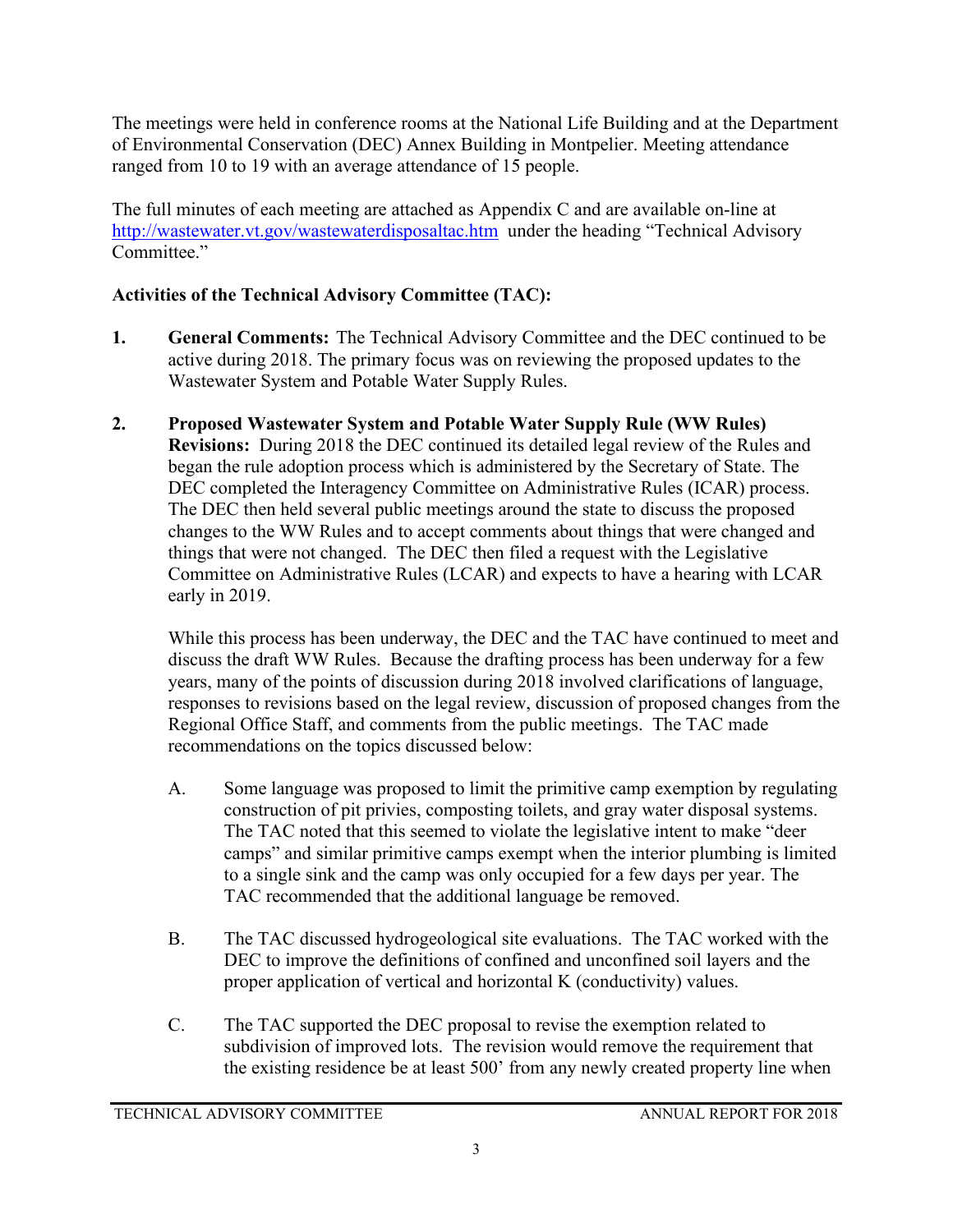the existing residence is connected to both municipal water and wastewater systems.

- D. The TAC discussed the requirements to bring water and sewer lines up to current standards when there is a change in use of an existing building. The TAC recommended that DEC allow the continued use of the existing water and sewer lines when there is a change in use even if there is an increase in design flow. The limitation would be that the water and sewer lines would need to be upgraded if an increase if flow would exceed the pipe capacity.
- E. The TAC discussed the discharge of water treatment system backwash into soilbased disposal systems. There is research on this topic that indicates few adverse impacts on the disposal system. However, many manufacturers of advanced wastewater treatment systems prohibit this discharge. The change in the Underground Injection Control Rules that exempt disposal systems that only receive water treatment system backwash has also made it practical to construct a small system for the backwash. The TAC supports the use of separate disposal systems whenever possible.
- F. The TAC noted that the draft WW Rules removed a provision that allowed for a cost/benefit ratio when granting a variance from the WW Rules for a replacement system. One example where the existing variance might be used is when a system could only achieve a 32" separation to the seasonal high-water table with gravity flow but could meet the standard 36" separation by adding a pump station. When the isolation distance to water sources and surface water are met, the cost of installing a pump might not be justified. This provision can only be used when there is no increase in design flow. The TAC strongly supported retention of this provision and the DEC has agreed.
- G. The TAC discussed changing the minimum design capacity from two bedrooms down to one bedroom for new subdivision lots. The current census data for Vermont indicates that average occupancy for a single-family residence is slightly more than 3 persons. A lot created with a one-bedroom (two person) design capacity would prevent occupancy at the average level in Vermont. The TAC recommends retaining the two-bedroom minimum design requirement.
- H. The process of using flow monitoring to determine a design flow and/or wastewater strength for a project without a specified design flow or for a project that might have lower than usual wastewater flow was reviewed. Monitoring of wastewater strength is particularly complex and expensive because wastewater strength can vary greatly over time and is strongly affected by user behavior. Daily flow volumes can also vary over time. The DEC proposed that a minimum of one year of daily flow readings should be used in determining a design flow. The TAC feels that this is excessive, at least for some projects, and recommends that the language be revised to allow for a case specific decision. The TAC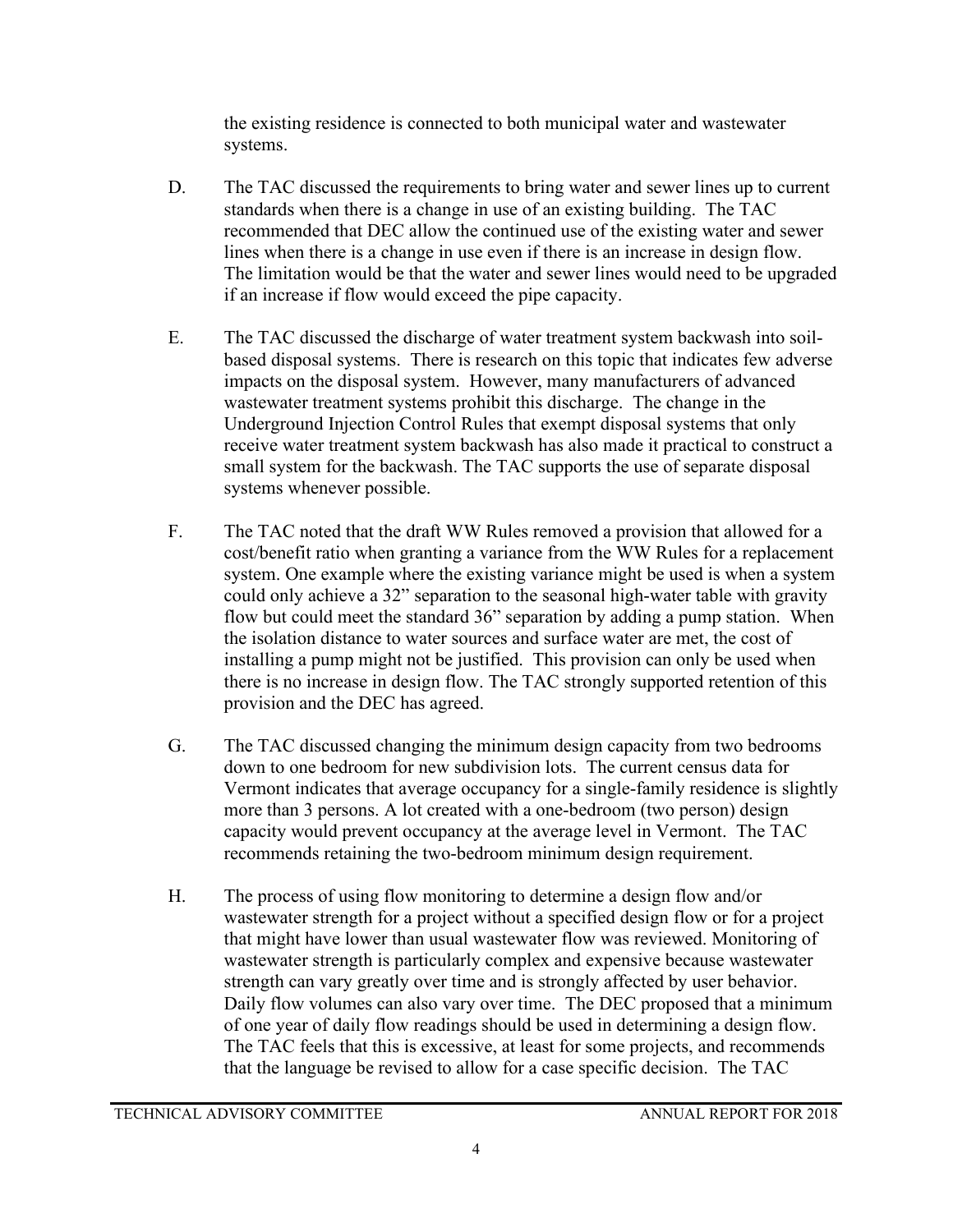recommends that when a project will depend on wastewater strength analysis, the project be designed by a Licensed Professional Engineer. The Engineer should be responsible for designing the process for collecting wastewater samples and for designing the disposal system to treat high-strength wastewater. The Engineer might use very low disposal system application rates, passive treatment such as increased septic tank size, or an advanced treatment system with an Innovative/Alternative System approval.

- I. The TAC recommended adding a category for small stores with limited food service. The design flow would be 15 GPD per seat.
- J. The DEC proposed that design flows for gas stations be based calculated on a per "fueling space" basis. The TAC supports this approach.
- K. The TAC discussed the isolation distance between drinking water sources and cemeteries. The discussion included various burial methods including use of a burial vault, embalming, burial without embalming, and various methods intended to allow the body to decompose and return to nature. The TAC recommended that DEC adopt a single isolation distance that is suitable for all types of burials.
- L. The isolation distances between wells and stormwater infiltration basins was reviewed. The proposed isolation distances of 100' for wells completed in bedrock or a confined aquifer and 150' for wells completed in an unconfined aquifer are quite large. There is concern about the potential for "over shadowing" on neighboring properties if the installation of an infiltration basin is located close to a property line. The TAC also noted that there was no differentiation between "rain gardens" and similar low risk infiltration basins and basins receiving runoff from roads and parking lots.
- M. The process for reducing the isolation distance around a drilled well was discussed. The reduction may be based on a variance when the well serves an existing use or a waiver when the well will serve a new or increased use. When a variance is required for a drilled well that will serve as a replacement well for a single-family residence on its own lot, the decision to use extra casing, grouting, or other methods of protection can be made by a Licensed Well Driller and the property owner. The decision to grant a variance or a waiver for all other situations will be based on a site specific hydrogeologic evaluation. The WW Rules should allow for a waiver or a variance when reviewing an application for a wastewater disposal system or for a water source. These provisions will be made clear in the proposed WW Rules.
- N. The TAC discussed the lists of contaminants in Tables 11-5 (primary standards) and 11-6 (secondary standards). When a new source is constructed, or the use of an existing source is increased, the source must be tested for these contaminants. Exceeding a primary standard requires that the property owner act unless an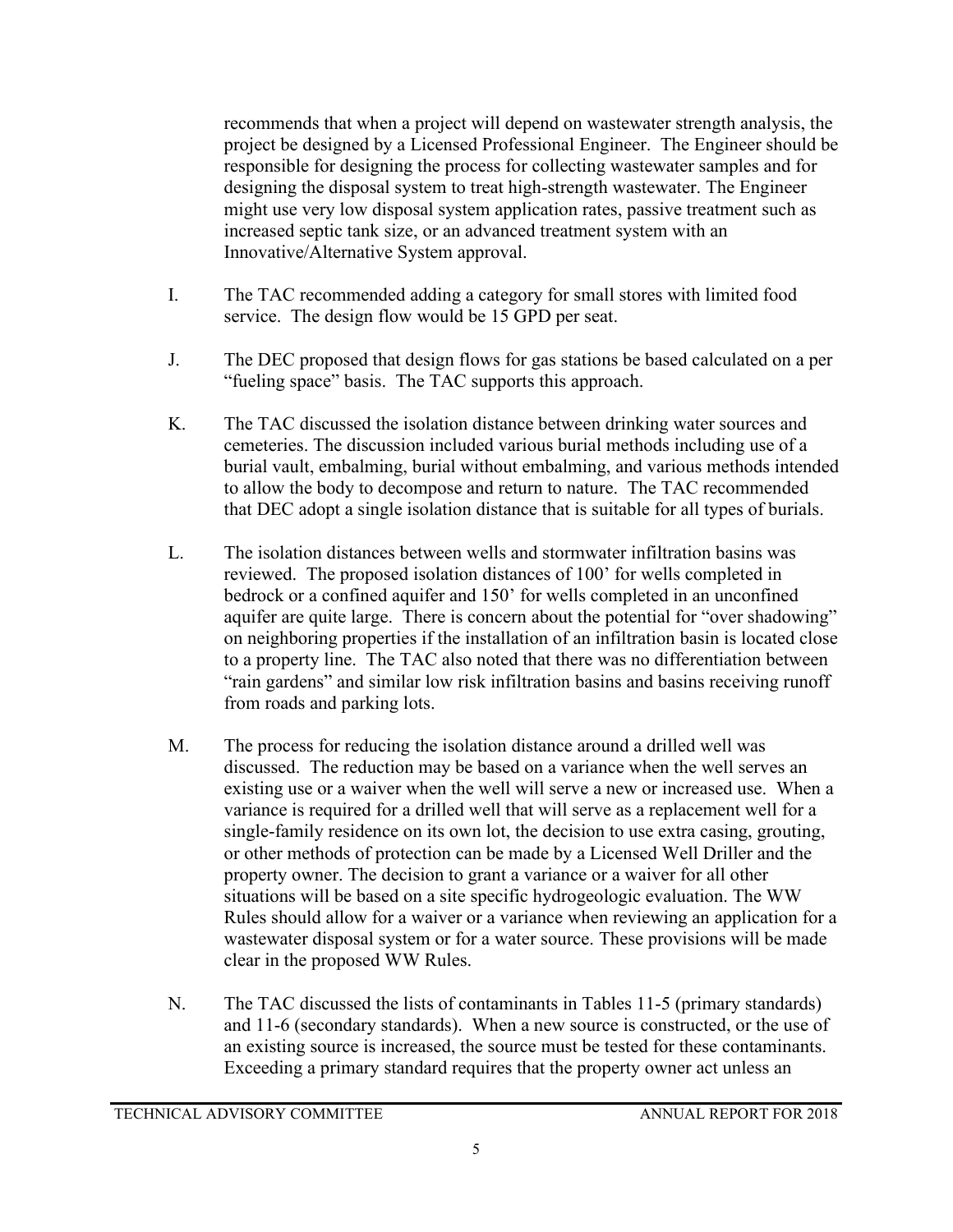exemption for a single-family residence applies. The TAC discussed whether there should be a requirement that testing must also be done for contaminants listed as secondary standards even when it is not mandatory that the property owner act. The TAC recommended keeping the requirement to test for secondary standards because some users are sensitive to these contaminants. The information is often required when designing an effective water treatment system.

- O. The TAC discussed whether specifications for water treatment equipment should be added to the WW Rules. The installation of most water treatment systems is exempt (based on statutory language). Systems that are not exempt are very site specific and must be designed by a Licensed Professional Engineer. Based on this, the only requirement that the TAC supported was that any system using Ultraviolet Light (UV) for disinfection should include a solenoid system that stops the flow of water if the light intensity falls below design specifications.
- P. The amount of chlorine that should be used to disinfect a well prior to placing the well in service, or back into service if maintenance or repair work has been performed, was discussed. The levels of chlorine required by the WW Rules (50 mg/l) and recommended by the Vermont Department of Health (100 mg/l) make the water unsuitable for consumption until the chlorine level has dissipated, usually by pumping the well. In cases with very low yield wells that have large well bore storage capacity, it may take several days to bring the chlorine level down to drinkable levels. The TAC decided that the need to achieve adequate disinfection is very important and a reduction in the required chlorine level is not justified.
- Q. The proposed language related to the design of bottomless sand filters was discussed. The draft language will allow for the use of bottomless sand filters for new or increased uses. The proposal will allow for the use of systems with a design flow of up to 6,499 GPD. The TAC discussed concerns that this is a very large change from the current status where bottomless sand filters are only used for replacement systems under the variance process. The group noted that, unlike mound systems, a replacement area must be designated for any bottomless sand filter used for a new or increased use. If the primary system failed due to lack of site capacity, the replacement could be built and both systems could be operated at the same time. This would reduce the effective loading rate by 50%. In addition, a bottomless sand filter with a design flow of more than 1,350 GPD must be designed by a Licensed Professional Engineer. The TAC supports the proposed language for bottomless sand filters.
- R. The TAC supports the proposed increase in septic tank size for larger systems. The 1000 gallon tank remains the standard for design flows up to 560 GPD while systems with larger design flows will require a tank that has a capacity of twice the design flow. Changes such as adding a flush up toilet in the basement or a laundry tray (small interior pump system) would not require upgrading of the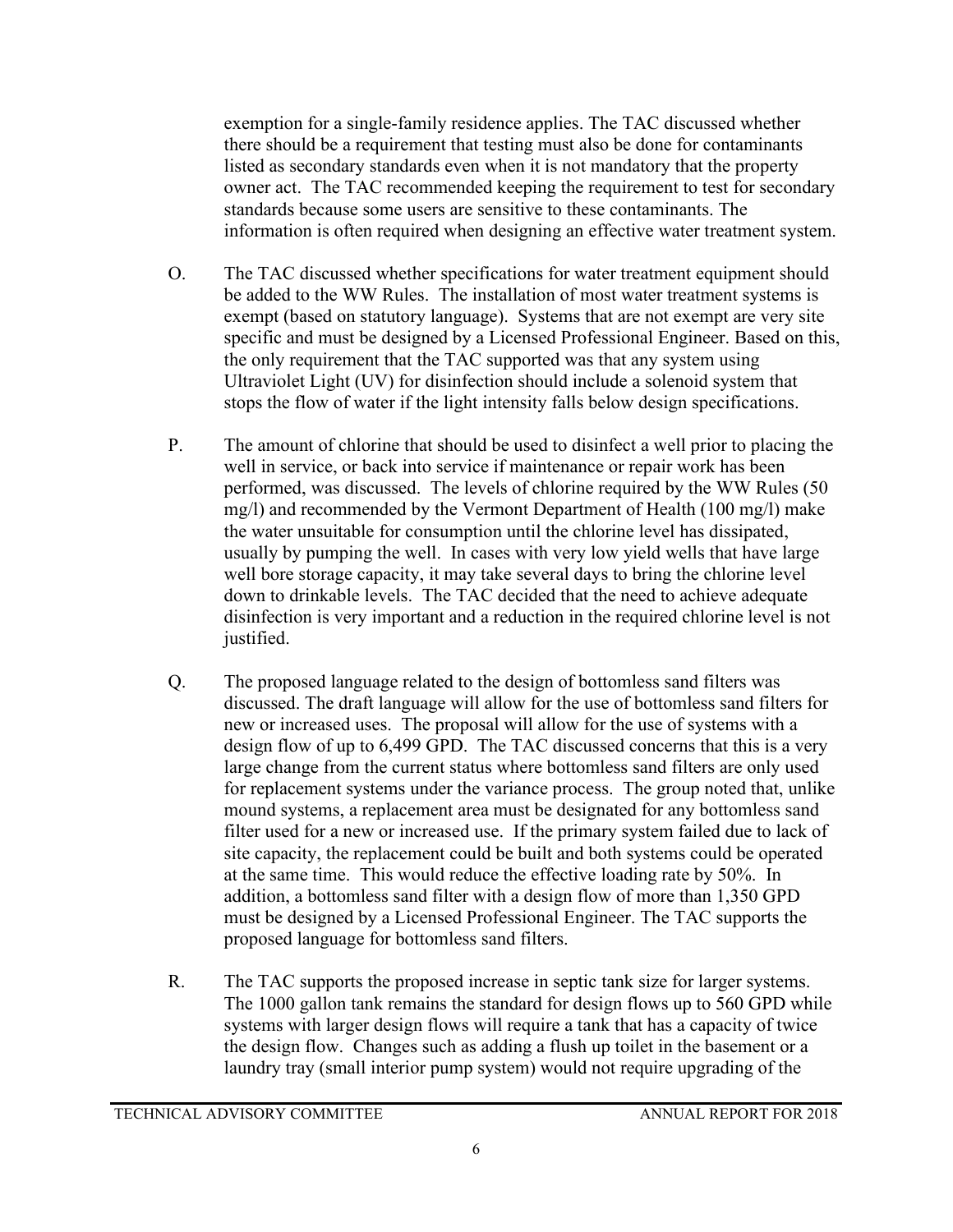septic tank. A Licensed Designer would decide if a system where the effluent is pumped into the septic tank should use a larger tank. The TAC did not support a proposal to require a leakage test of every septic tank after it is installed.

- S. The TAC objected to the proposal to require an outlet filter in grease traps. The language will be removed from the draft.
- T. The TAC also objected to the proposals to increase the strength of piping proposed in sections 1-910(b) and 1-914(d)(2)(A). There is no evidence that the existing standard are inadequate, and the current language will be retained.
- U. The TAC asked that the word "crushed" be removed from the language used to describe the stone that is used in a leachfield. Material that is clean and has been screened to the proper size should be allowed for leachfield construction.
- V. The TAC discussed the requirements for continuing education that Licensed Designers who are not Licensed Professional Engineers must meet. The requirements are that during a two-year period the designer must complete at least 12 hours of training with at least 4 hours being soil based training. The DEC said that at least 8 sessions of soil-based training are provided in each two-year period and that a list of approved training opportunities is posted to the DEC website. TAC members said that it is appropriate for Licensed Designers to pay modest fees for their training. The TAC supports this position.
- W. The TAC discussed a proposal to change the design flow for a single-family residence that is connected water and wastewater system with a design flow of 50,000 GPD or more. The current design flow is 210 GPD per unit, regardless of the number of bedrooms. The proposal was to reduce this to 150 GPD based on flow metering records maintained at wastewater treatment facilities. The DEC does not support this change. Some projects propose that multiple units will be connected to a collection sewer line that will then connect to the municipal system. The sewer collection line might be overloaded if the collection sewer serving a cluster of new homes was sized for 150 GPD and a large percentage of those house ended up with a large number of bedrooms and a high rate of occupancy. The TAC agrees that the current design flow of 210 GPD provides a safety factor that should be maintained.
- X. A public comment received on the draft WW Rules proposed that cleanouts be required in septic tank effluent lines. The TAC does not support this requirement.
- Y. The proposed requirement that the location of each water source and leachfield be measured with GPS equipment was discussed. The reliability of the information submitted under this requirement would be low. Licensed Designers would not rely on the information when determining compliance with the WW Rules. The TAC believes that a reading for the center of each proposed lot would be enough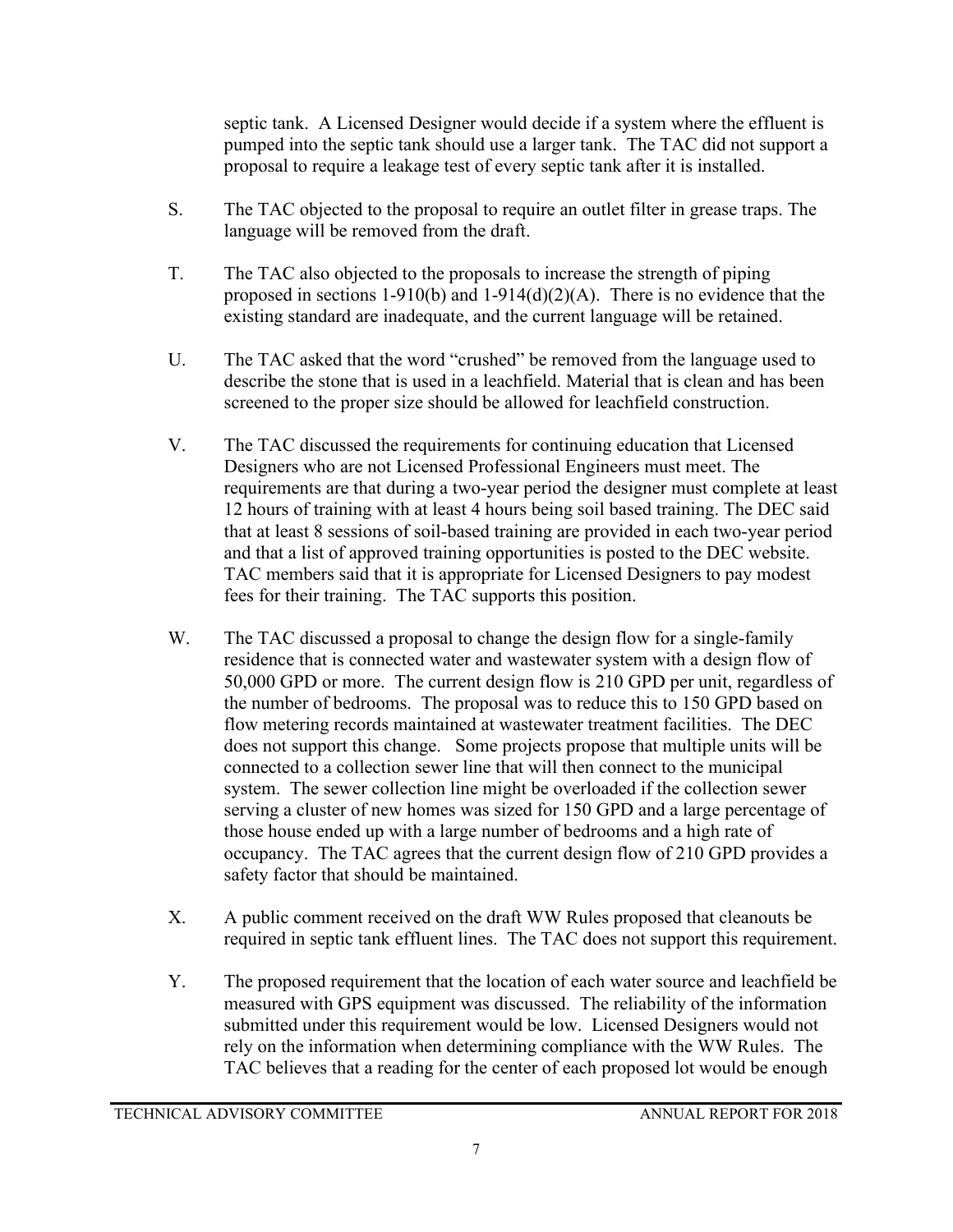to track where in the state development is occurring and to flag issues such as wetlands, contaminated sites, and public water sources. The DEC agrees and will use the language in the current (2007) WW Rules.

- Z. The TAC discussed the proposed requirement that future applications include soil descriptions based on the USDA Soil Description Methods and on the Munsell Color Chart. TAC members asked that a grace period be allowed so that soil information that has been collected in recent years could still be submitted. The proposed WW Rules determine the loading rate for the disposal system using the required soil descriptions. The required soil descriptions include the identification of the soil structure and some soil structures allow for a higher loading rate. Older soil descriptions may not specify the soil structure in which case the loading rate would be based on the most restrictive interpretation based on the information that is submitted. The DEC proposes that information collected since January 1, 2007 can be used in future applications.
- AA. The TAC discussed a proposal that only composting toilets with an NSF 41 Certification be approved for use. The TAC did not support this requirement. The DEC may impose any operational or maintenance requirements justified for a particular make and model of toilet, and imposing a certification requirement is not necessary.
- BB. The TAC members strongly supported placing all the graphics related to the WW Rules in the document itself rather than referring to a website find the information.
- CC. The TAC does not support adding a requirement that there be a minimum effluent travel time between a leachfield and surface water. The existing minimum 50' separation for systems constructed in accord with the current and proposed WW Rules is appropriate.
- DD. The TAC supports allowing construction of a second well on a property, including when using the Well Driller's Exemption, when a second well is required to meet the minimum demand of the existing building or when none of the required isolation distance around the new well extends onto neighboring property.
- **3. Innovative/Alternative Systems:** During 2018, the DEC approved on new Innovative/Alternative System called ClearPod, an aeration and fixed film technology for treating wastewater to filtrate standards, by Island Water Technologies. Renewals were issued in 2018 for the flowing Innovative/Alternative systems.

|--|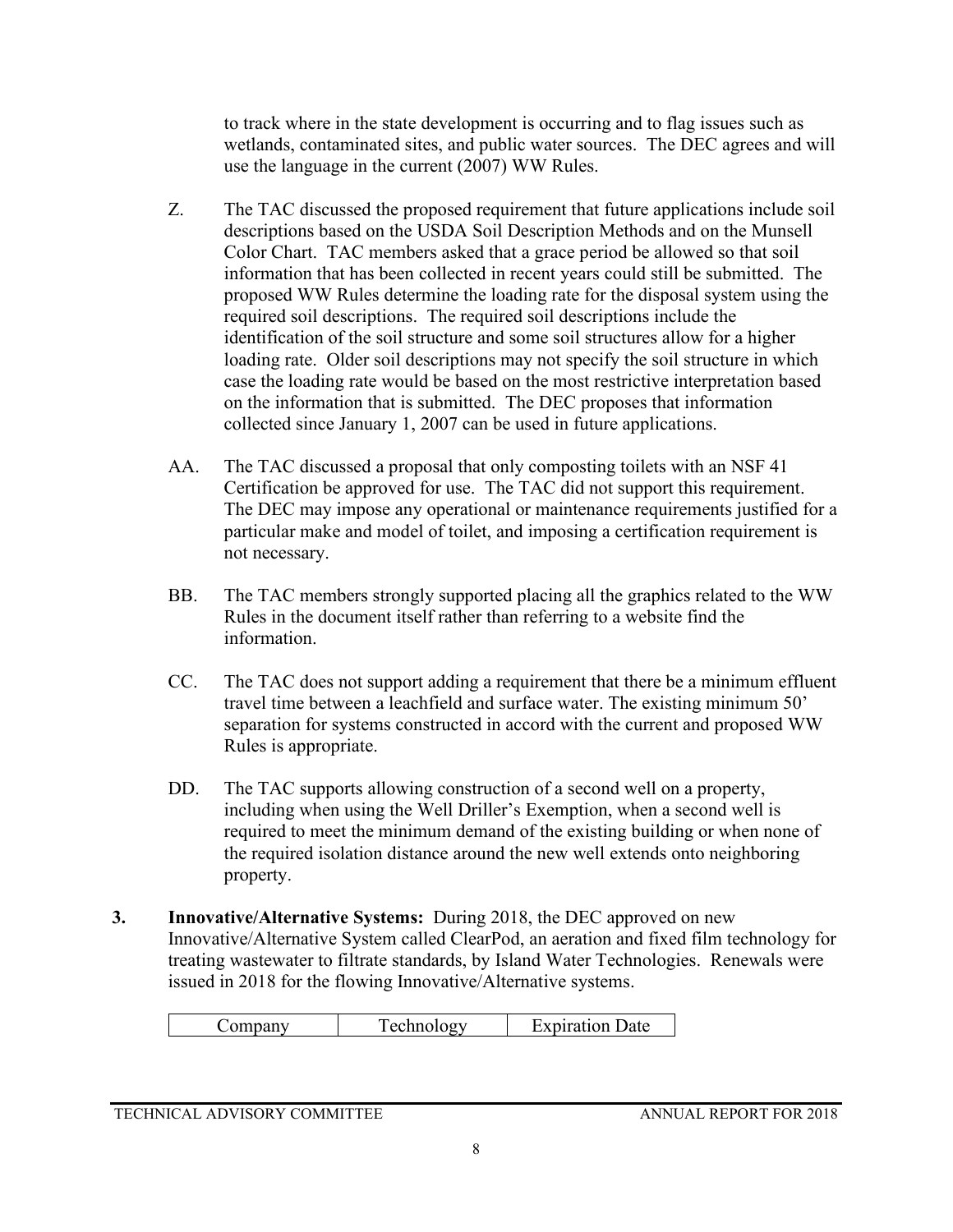| Bio-Mcrobics, Inc.   | Microfast <sup>®</sup> ,    | 01/20/2020 |
|----------------------|-----------------------------|------------|
|                      | RetroFAST <sup>®</sup> ,    |            |
|                      | HighStrength®               |            |
| Hydro-Action         | Hydro-Action® Class 1       | 2/22/2021  |
| Manufacturing        | <b>Wastewater Treatment</b> |            |
|                      | System AP Series            |            |
| FujiClean USA        | FujiClean CE Series         | 03/29/2021 |
| Hydro-Action         | Hydro-Action AP             | 02/22/2021 |
|                      | <b>Series</b>               |            |
| Jet Inc.             | Jet BAT Media Series        | 06/30/2020 |
| Norweco              | Singulair Series            | 01/25/2020 |
|                      | Hydro-Kinetic               |            |
| Presby Environmental | Simple Septic               | 02/23/2021 |
|                      | Enviro-Septic               |            |
|                      | <b>Advanced Enviro-</b>     |            |
|                      | Septic                      |            |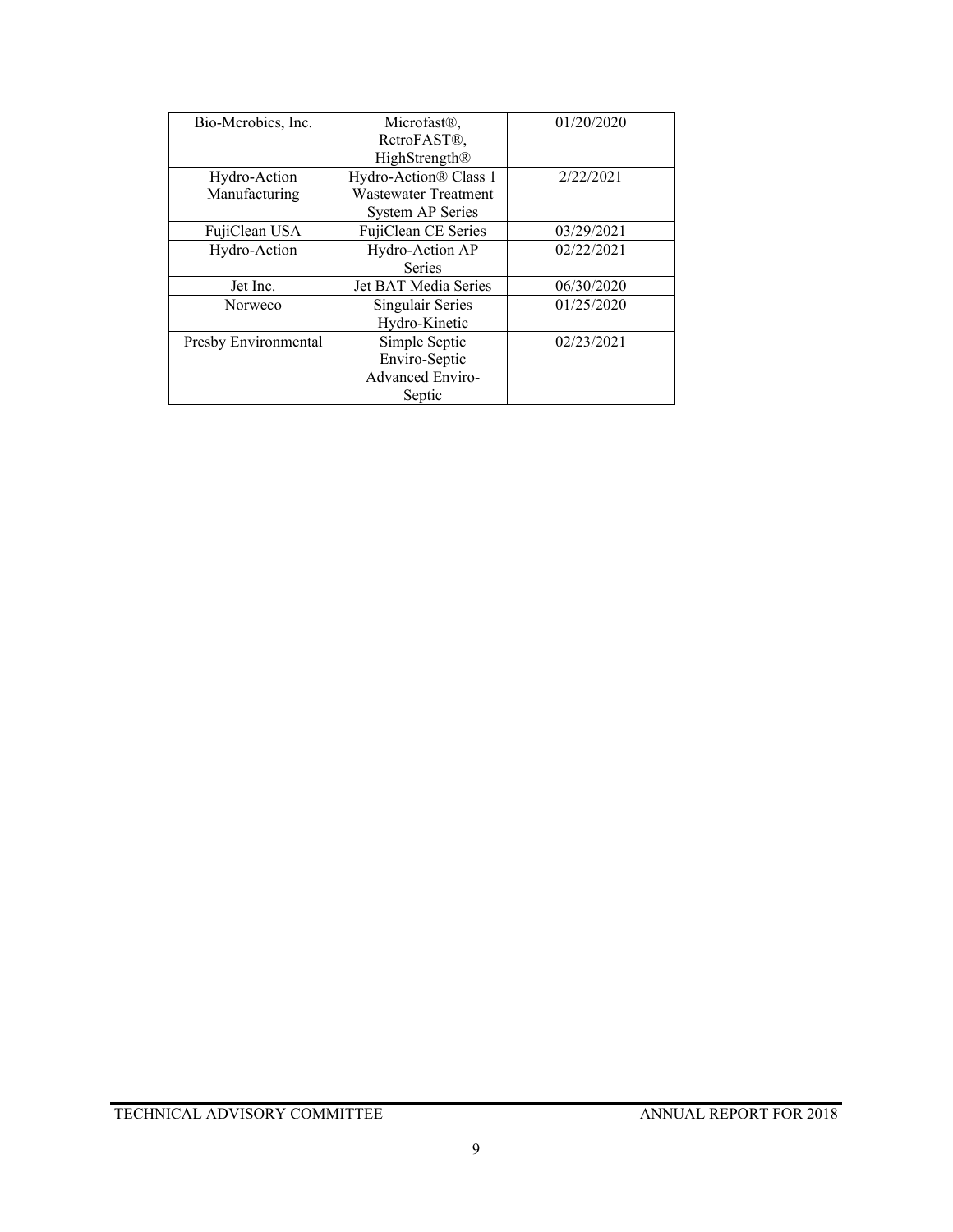## **APPENDIX A**

## **Technical Advisory Committee Members as of December 1, 2017**

Mark Bannon, P.E., Licensed Designer, AICP Bannon Engineering P.O. Box 171 Randolph, VT 05060 802-728-6500 [mark@bannonengineering.com](mailto:mark@bannonengineering.com)

John Beauchamp, MWS, CI Master Water Specialist Vermont Water Inc. 980 Colby Hill Lincoln, VT 05443 800-639-7038 [john@vermontwater.com](mailto:john@vermontwater.com)

Peter Boemig, P.E. Licensed Designer SVE Associates P.O. Box 1818 439 West River Road Brattleboro, VT 05302 802-257-0561 [pboemig@sveassoc.com](mailto:pboemig@sveassoc.com)

Grahame Bradley, PhD Hydrogeologist and Soil Geologist Department of Environmental Conservation Drinking Water and Groundwater Protection Division One National Life Drive, Main 2 Montpelier, VT 05620-3521 802-622-4129 [grahame.bradley@vermont.gov](mailto:grahame.bradley@vermont.gov)

Claude Chevalier, Licensed Well Driller Chevalier Drilling Company, Inc. P.O. Box 164 Highgate Springs, VT 05460 802-868-7709 [chevalierdrilling@comcast.net](mailto:chevalierdrilling@comcast.net)

Ernie Christianson, Regional Office Programs Manager

TECHNICAL ADVISORY COMMITTEE ANNUAL REPORT FOR 2018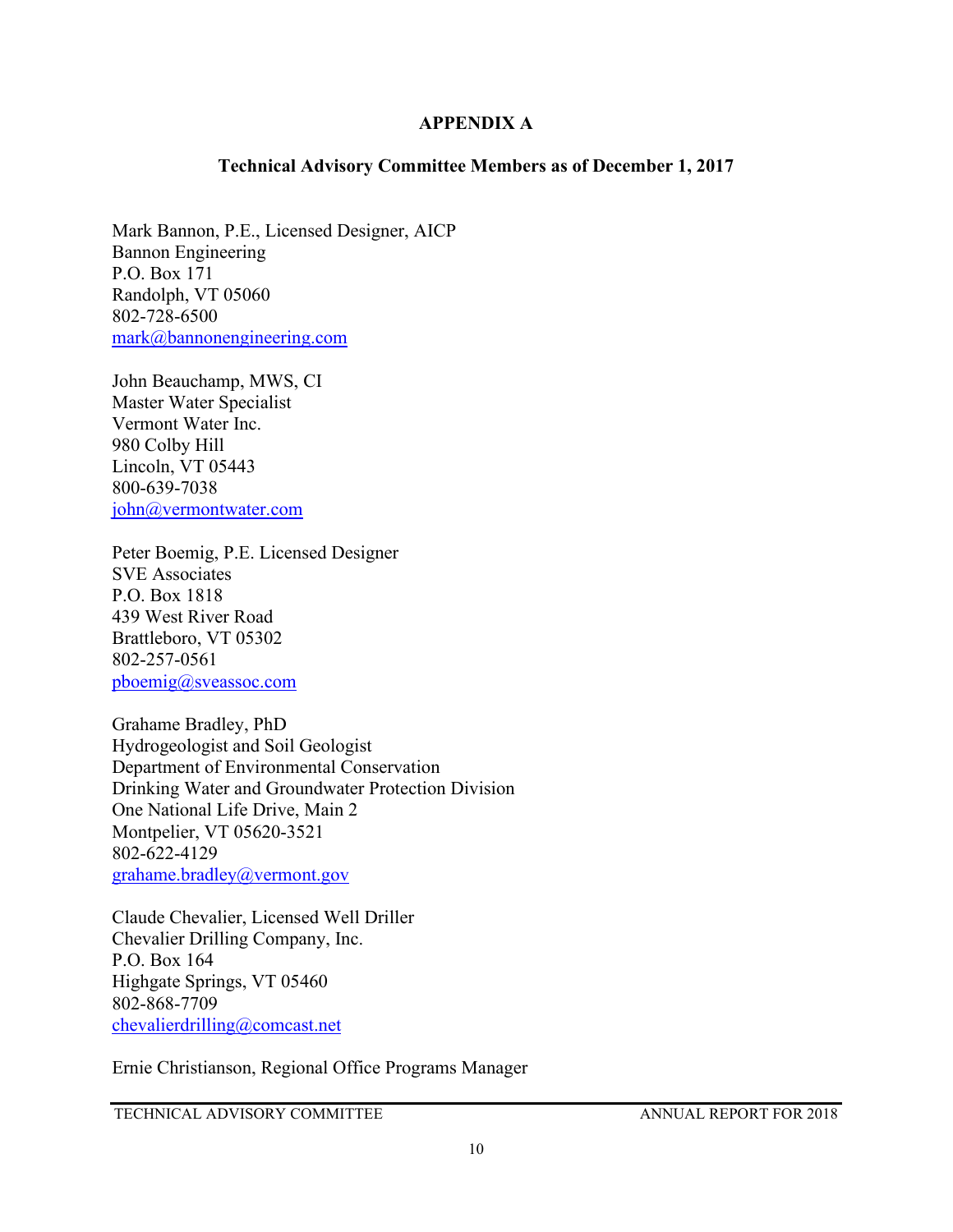Department of Environmental Conservation Drinking Water and Groundwater Protection Division One National Life Drive, Main 2 Montpelier, VT 05620-3521 802-585-4884 [ernest.christianson@vermont.gov](mailto:ernest.christianson@vermont.gov)

Mary Clark, Environmental Analyst Department of Environmental Conservation Indirect Discharge and UIC Program Manager One National Life Drive, Main 2 Montpelier, VT 05620-3521 802-585-4890 [mary.clark@vermont.gov](mailto:mary.clark@vermont.gov)

Craig Heindel, CPG Senior Hydrogeologist Waite-Heindel Environmental Management 7 Kilburn St., Suite 301 Burlington, VT 05401 802-860-9400 [cheindel@gmavt.net](mailto:cheindel@gmavt.net)

Sille Larsen Senior Water Resources Engineer Division of Environmental Health Vermont Department of Health P.O. Box 70 108 Cherry Street Burlington, Vermont 05402-0070 802-863-7233 [sille.larsen@vermont.gov](mailto:sille.larsen@vermont.gov)

Gunner McCain, Licensed Designer McCain Consulting, Inc. 93 South Main Street, Suite 1 Waterbury, VT 05676 802-244-5093 [gunner@mccainconsulting.com](mailto:gunner@mccainconsulting.com)

Rodney Pingree, Section Chief Drinking Water and Groundwater Protection Division Department of Environmental Conservation One National Life Drive, Main 2 Montpelier, VT 05620-3521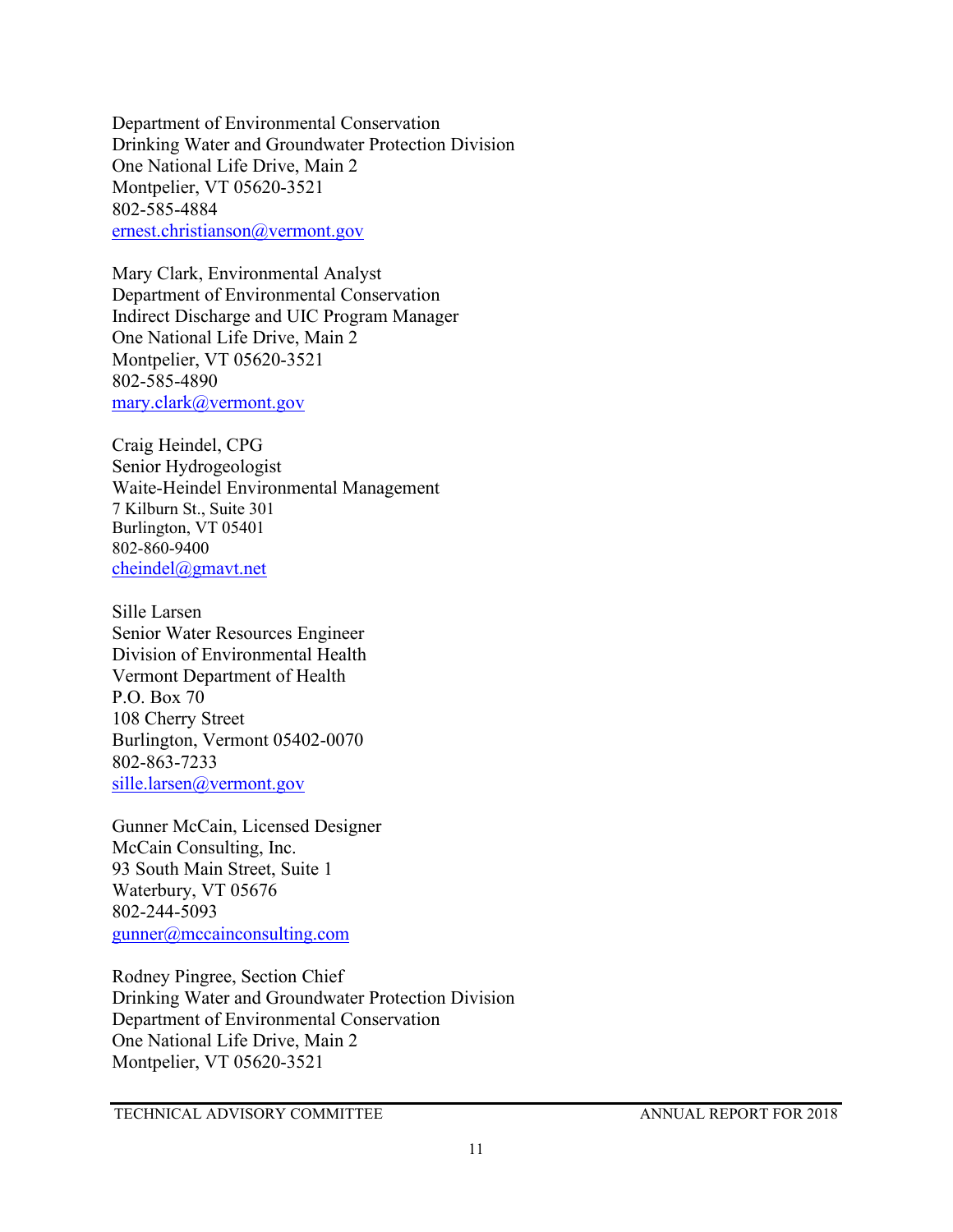802-585-4912 [rodney.pingree@vermont.gov](mailto:rodney.pingree@vermont.gov)

Stephen Revell, CPG Lincoln Applied Geology, Inc. 163 Revell Road Lincoln, VT 05443 802-453-4384 [srevell@lagvt.com](mailto:srevell@lagvt.com)

Scott Stewart, Hydrogeologist Drinking Water and Groundwater Protection Division Department of Environmental Conservation One National Life Drive, Main 2 Montpelier, VT 05620-3521 802-585-4910 [scott.stewart@state.vt.us](mailto:scott.stewart@state.vt.us)

Denise Johnson-Terk, Licensed Designer, Town Official 781 Blakely Road Colchester, VT 05446 802-264-5601 [dterk@colchestervt.gov](mailto:dterk@colchestervt.gov)

Roger Thompson, Licensed Designer 720 Vermont Route 12 Hartland, VT 05048 802-457-3898 [roger1.1@comcast.net](mailto:roger1.1@comcast.net)

Ken White Valley Artesian Well Co., Inc. P.O. Box 203 Ascutney, VT 05030 [Kwhite.vaw@gmail.com](mailto:Kwhite.vaw@gmail.com)

Justin Willis, Licensed Designer Willis Design Associates, Inc. P.O. Box 1001 Jericho, VT 05465-1001 802-858-9228 [willisdesignvt@comcast.net](mailto:willisdesignvt@comcast.net)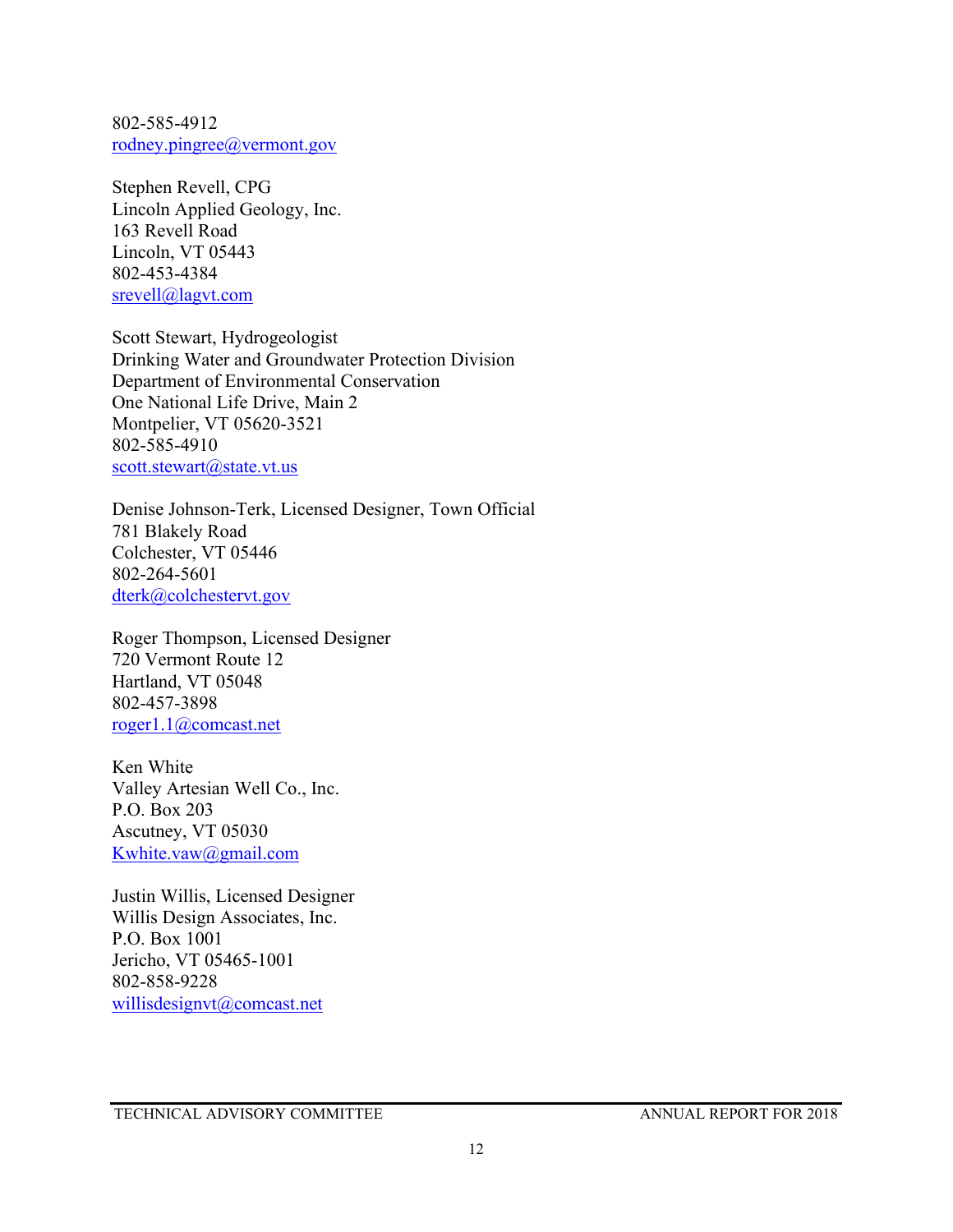# **Executive Committee**

Steve Revell, Ernest Christianson, Roger Thompson

Alternates –Claude Chevalier, Craig Heindel

# **Subcommittees:**

# **Hydrogeology**

Craig Heindel, Bill Zabiloski, Mark Bannon, Scott Stewart, Steve Revell, Mary Clark, Roger Thompson, Peter Boemig, Ernie Christianson,

# **Bottomless Sand Filters**

Peter Boemig, Mark Bannon, Mary Clark, Denise Johnson-Terk, Craig Heindel, Ernie Christianson

# **Seasonal High Water Table Monitoring**

Craig Heindel, Steve Revell, Roger Thompson, Ernie Christianson, Bill Zabiloski, Mary Clark

# **Well Driller's Reporting Form**

Rodney Pingree, Craig Heindel, Claude Chevalier, Peter Boemig, Mary Clark, Ernie Christianson

# **Surface Water Sources**

Tim Raymond, John Beauchamp, Ray Soloman, Peter Boemig, Mark Bannon, Claude Chevalier, Perry Thomas, Mark Clark, Scott Stewart, Rodney Pingree, Chris Russo, Ernie Christianson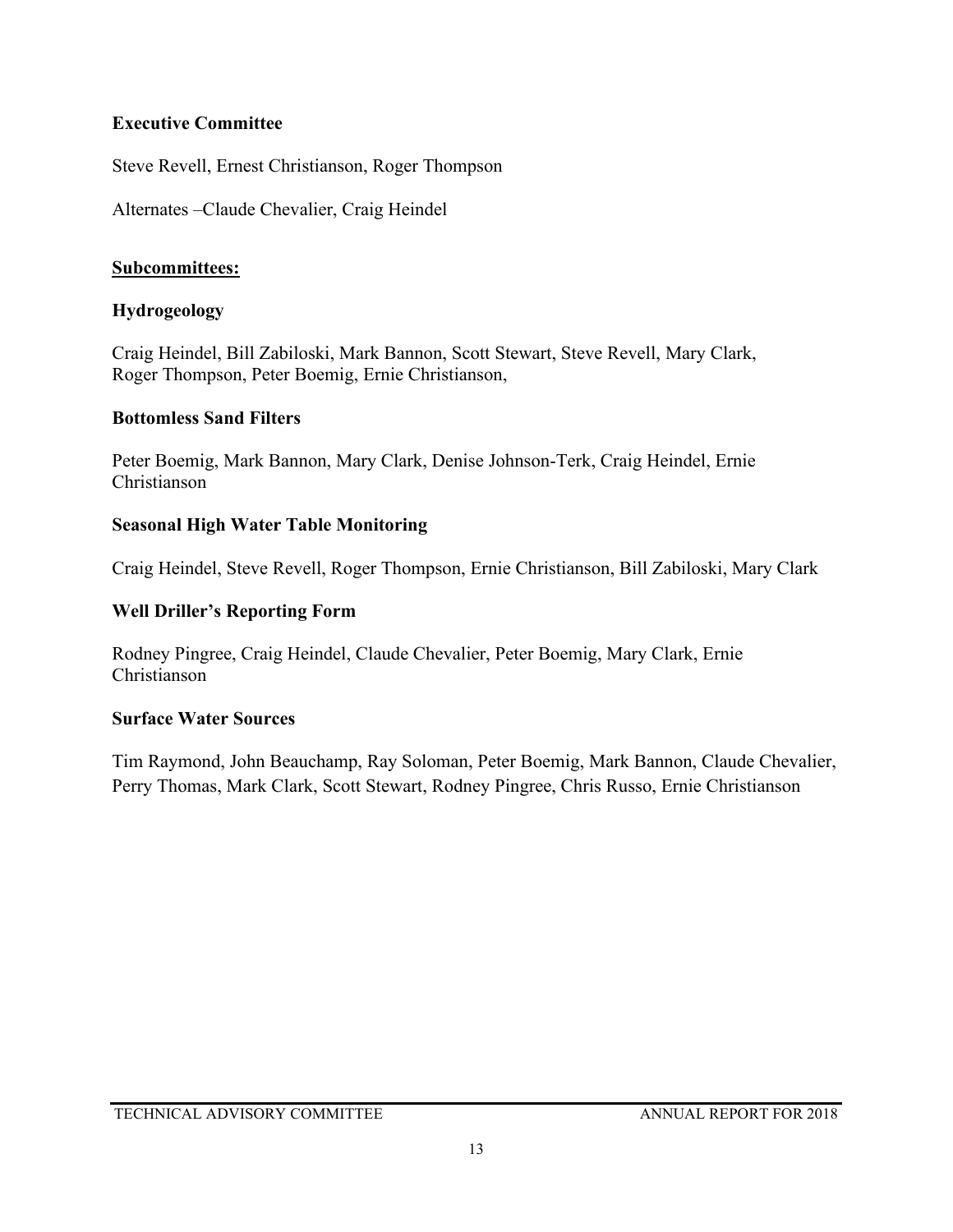# **Appendix B**

# **Compliance with Performance Standards for Regional Office Permits**

|      | $#$ of         | $#$ of Permits     | % of Permits       | Average         |
|------|----------------|--------------------|--------------------|-----------------|
|      | Permits Issued | <b>Meeting PEP</b> | <b>Meeting PEP</b> | <b>DEC</b> Days |
|      |                | <b>Standards</b>   | <b>Standards</b>   |                 |
| 2007 | 3746           | 3691               | 98.5%              | 16.8            |
|      |                |                    |                    |                 |
| 2008 | 3435           | 3418               | 99.5%              | 12.3            |
| 2009 | 2691           | 2672               | 99.3%              | 11.8            |
|      |                |                    |                    |                 |
| 2010 | 2621           | 2600               | 99.2%              | 11.9            |
| 2011 | 2289           | 2279               | 99.6%              | 13.2            |
|      |                |                    |                    |                 |
| 2012 | 2472           | 2444               | 98.9%              | 12.7            |
| 2013 | 2449           | 2400               | 98.0%              | 14.0            |
|      |                |                    |                    |                 |
| 2014 | 2503           | 2417               | 98.4%              | 12.6            |
| 2015 | 2367           | 2299               | 97.1%              | 11.8            |
|      |                |                    |                    |                 |
| 2016 | 2647           | 2491               | 94.1%              | 16.2            |
|      |                |                    |                    |                 |
| 2017 | 2253           | 2128               | 94.4%              | 16.7            |
| 2018 | 2527           | 2318               | 91.7%              | 15              |

# **Issued During Calendar Years from 2007-2018**

Note: The performance standard for DEC days is 30 days for one-lot subdivisions and projects with a design flow of 500 GPD or less. The performance standard for other projects is 45 days.

# **Permit Information for 2018**

| <b>Permits Issued to Repair</b><br><b>Failed Wastewater Systems</b> | <b>Applications Denied</b> |
|---------------------------------------------------------------------|----------------------------|
| 510                                                                 | $21*$                      |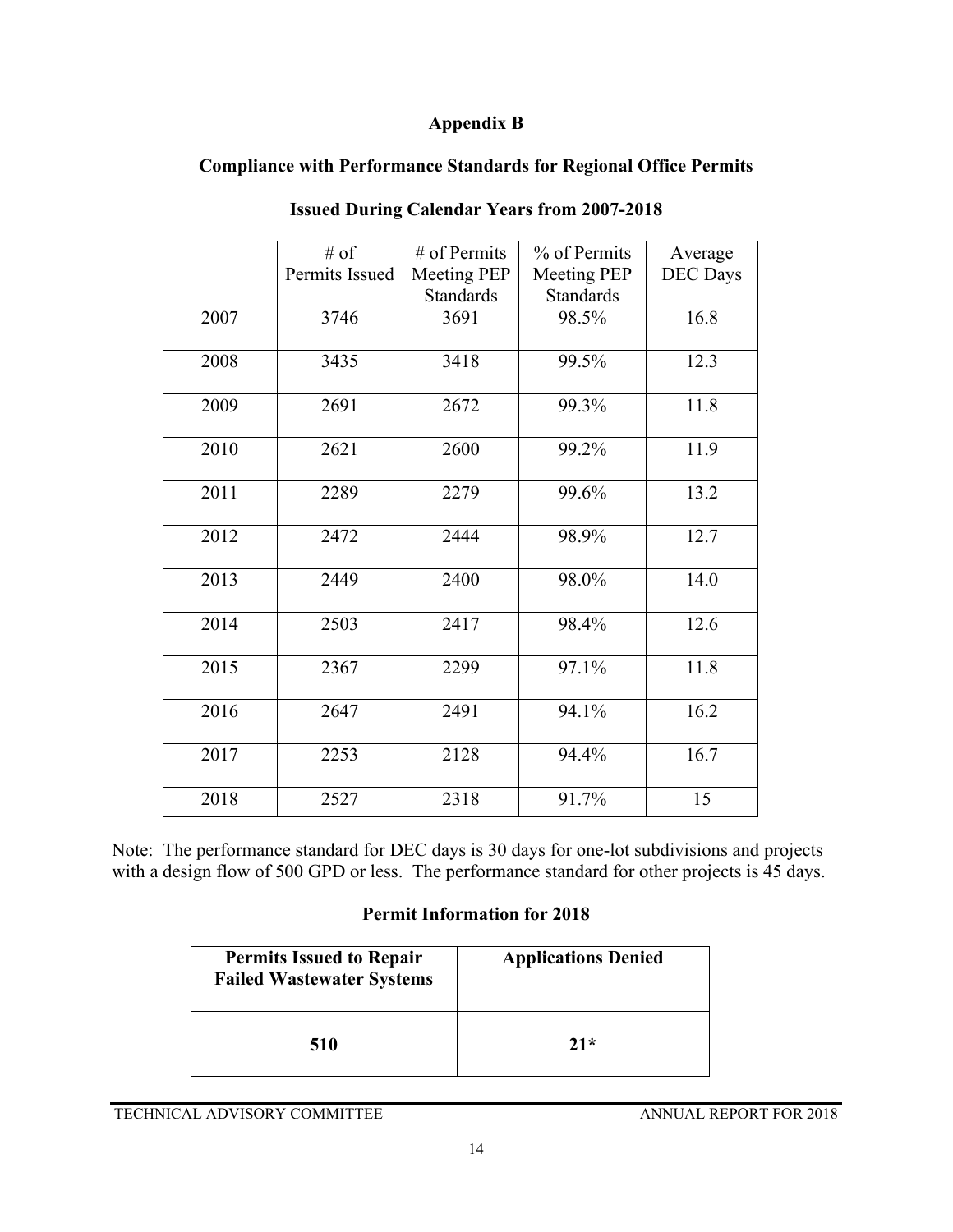# \* Reasons for denials:

Denials are issued for applications that are incomplete or fail to demonstrate compliance with the Wastewater System and Potable Water Supply Rules when submitted.

# **Low Income Loan Program**

During calendar year 2018 the On-Site Loan Program made thirteen loan awards for a total of \$258,127 in new loan commitments. Three of the loans of the twelve loans were for replacement of failed water systems; the other ten loans were for replacement of failed wastewater systems. The program has partnered with the Opportunities Credit Union to underwrite and service the loans made under this program.

# **Failed Wastewater Systems Compliance Initiative**

Historically, it has been difficult for Regional Office staff to monitor compliance with a failed wastewater system permit condition requiring that a replacement system be installed by the permit specified date. The new Water and Waste Tracking System (WWTS) has a compliance module that allows the Department to create a compliance schedule and track the receipt of installation certifications. The permit specified project completion date is entered in a Compliance Schedule and landowners are contacted if an installation certification is not received.

In March of 2017 the first compliance outreach initiative to track compliance with project completion and submittal of an installation certification began. In March of each year compliance schedules for the previous calendar year's failed wastewater systems will be reviewed. If a system was to be installed the previous year and an installation certification date has not been entered in the compliance schedule, Regional Office staff will verify that the certification has not been received. If Certifications are not on file, letters are mailed to the landowners requesting the certification by a specified date. If there is no response to the letter, a certified Notice of Alleged Violation (NOAV) is mailed approximately 4 months after the original letter.

The number of failed systems compliance schedules tracked will increase significantly in future years since the 2016 data set included only the failed systems that were logged into the new tracking system. There are **322** systems that were required to be installed in 2017, compared to the 128 systems that were tracked in 2016. As of February 6, 2018, the Department has received 63% of the installation certifications that were required to be submitted in 2017.

# **Innovative/Alternative (I/A) Wastewater System Summary 2007 to 2018**

**Year Overall Number of I/A** 

## TECHNICAL ADVISORY COMMITTEE ANNUAL REPORT FOR 2018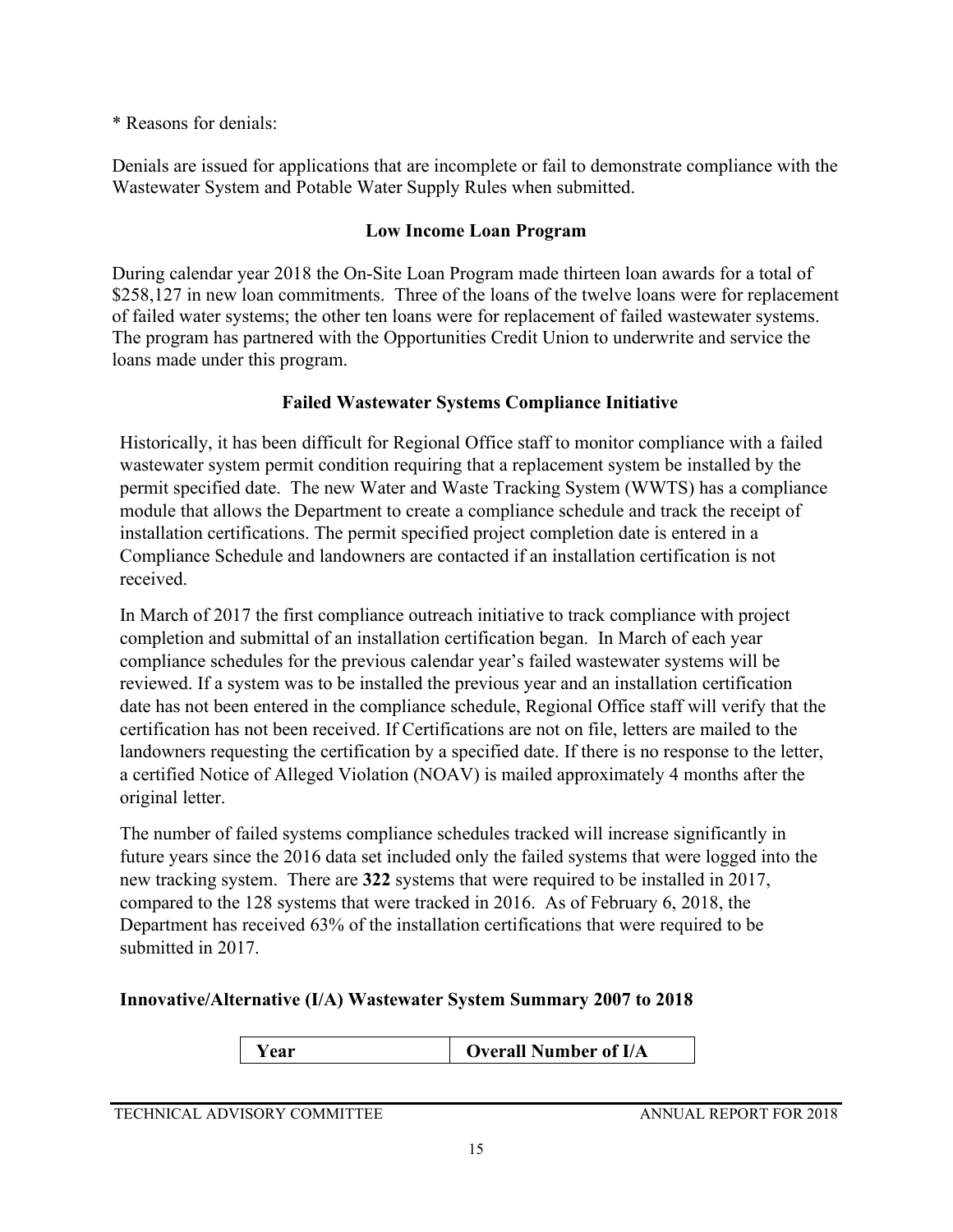|              | <b>Systems Permitted</b> |
|--------------|--------------------------|
|              |                          |
| 2007         | 137                      |
| 2008         | 796                      |
| 2009         | 538                      |
| 2010         | 457                      |
| 2011         | 424                      |
| 2012         | 513                      |
| 2013         | 521                      |
| 2014         | 612                      |
| 2015         | 594                      |
| 2016         | 526                      |
| 2017         | 545                      |
| 2018         | 561                      |
| <b>Total</b> | 5663                     |
|              |                          |

# **Innovative/Alternative Permits in 2018**

| <b>I/A Manufacturer</b>                       | <b>Number of General Use I/A</b><br><b>Products Permitted</b><br>(excluding dispersal<br>products) | <b>Number of General Use I/A</b><br><b>Dispersal Products</b> |
|-----------------------------------------------|----------------------------------------------------------------------------------------------------|---------------------------------------------------------------|
| <b>Advanced Aeration Group</b>                |                                                                                                    |                                                               |
| <b>Advanced OnSite Solutions</b>              | 9                                                                                                  |                                                               |
| <b>American Manufacturing</b>                 |                                                                                                    |                                                               |
| Anua                                          |                                                                                                    |                                                               |
| <b>Aqua Test</b>                              |                                                                                                    |                                                               |
| <b>Aquapoint 3</b>                            | 2                                                                                                  |                                                               |
| <b>Bio-Microbics</b>                          | 9                                                                                                  |                                                               |
| <b>Cromaglass</b>                             | 0                                                                                                  |                                                               |
| <b>Delta Environmental</b><br><b>Products</b> | $\overline{2}$                                                                                     |                                                               |
| <b>Ecological Tanks</b>                       | $\bf{0}$                                                                                           |                                                               |
| <b>Eljen Corp</b>                             |                                                                                                    | 5                                                             |
| FujiClean                                     |                                                                                                    |                                                               |
| <b>Hydro-Action</b>                           |                                                                                                    |                                                               |
| <b>Infiltrator Systems</b>                    |                                                                                                    | 89                                                            |
| Jet                                           | 33                                                                                                 |                                                               |
| <b>Norweco</b>                                | 18                                                                                                 |                                                               |

TECHNICAL ADVISORY COMMITTEE ANNUAL REPORT FOR 2018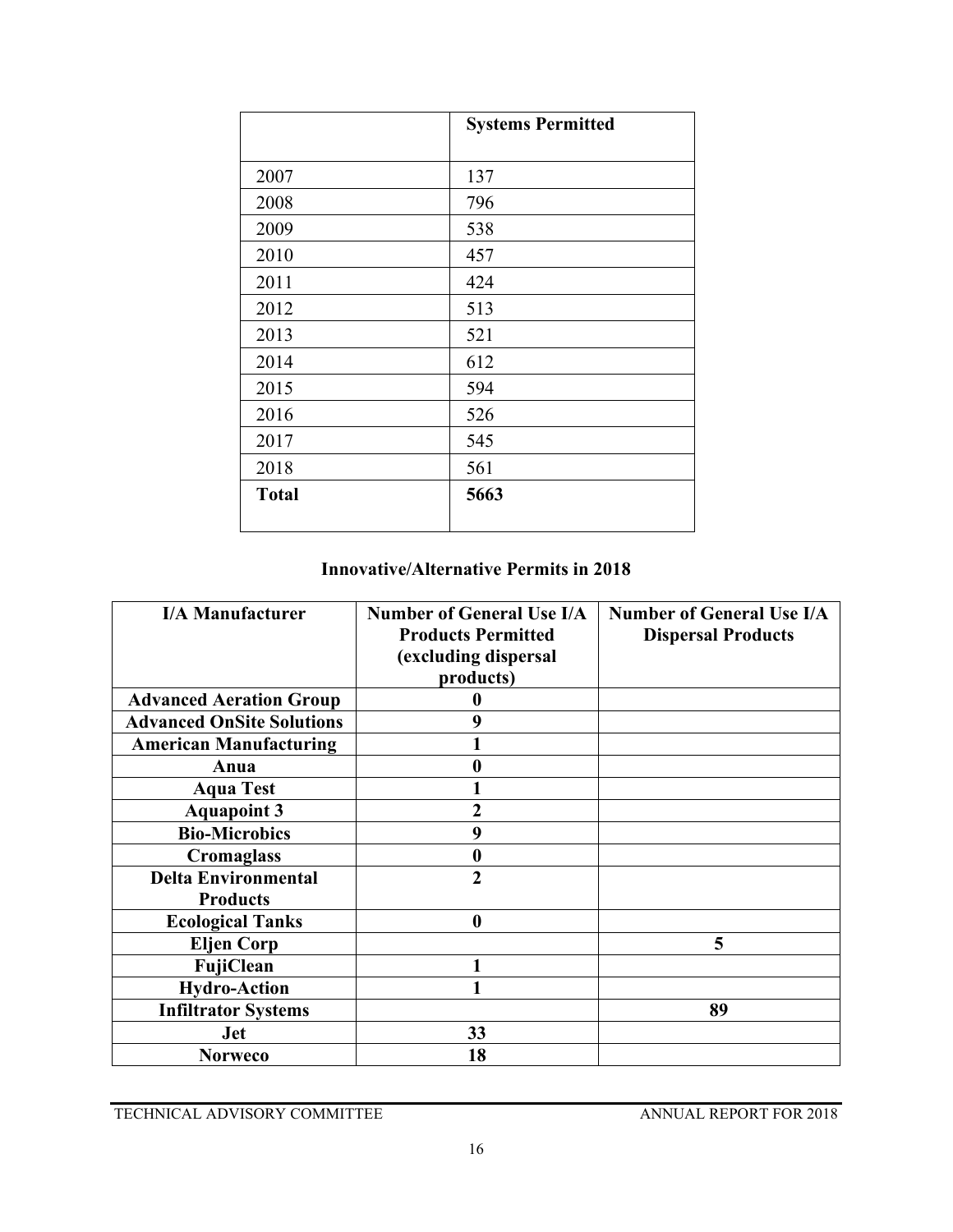| Orenco                          | 22  |     |
|---------------------------------|-----|-----|
| <b>Premier Tech</b>             |     |     |
| <b>Presby Environmental</b>     |     | 341 |
| <b>SeptiTech</b>                |     |     |
| <b>Pilot Use Systems</b>        |     |     |
| <b>Experimental Use Systems</b> |     |     |
| <b>Total</b>                    | 126 | 435 |

**Innovative/Alternative (I/A) System Inspection Reports Received An Approved System Requires an Inspection Each Year**

| Year | <b>I/A Reports Received</b> |
|------|-----------------------------|
| 2012 | 52                          |
| 2013 | 693                         |
| 2014 | 891                         |
| 2015 | 914                         |
| 2016 | 960                         |
| 2017 | 1040                        |
| 2018 | 1037                        |

# **Licensed Designer Program Education Opportunities**

|      | <b>DEC</b> Sponsored<br><b>Training</b> |                  | <b>DEC</b><br><b>Endorsed</b><br><b>Soil Classes</b> | <b>DEC</b><br><b>Endorsed</b><br><b>Non-Soil</b> |
|------|-----------------------------------------|------------------|------------------------------------------------------|--------------------------------------------------|
|      | <b>Classes</b>                          | <b>Attendees</b> |                                                      | <b>Classes</b>                                   |
| 2010 | 5                                       | 120              |                                                      |                                                  |
| 2011 | 4                                       | 110              |                                                      |                                                  |
| 2012 | 7                                       | $215*$           |                                                      |                                                  |
| 2013 | 12                                      | $273*$           |                                                      |                                                  |
| 2014 | 12                                      | $173*$           |                                                      |                                                  |
| 2015 | 13                                      | 222              |                                                      |                                                  |
| 2016 | 5                                       | $200*$           | 20                                                   | 36                                               |
| 2017 | 4                                       | 159*             | 16                                                   | 20                                               |
| 2018 | 5                                       | 110              | 12                                                   |                                                  |

\* estimated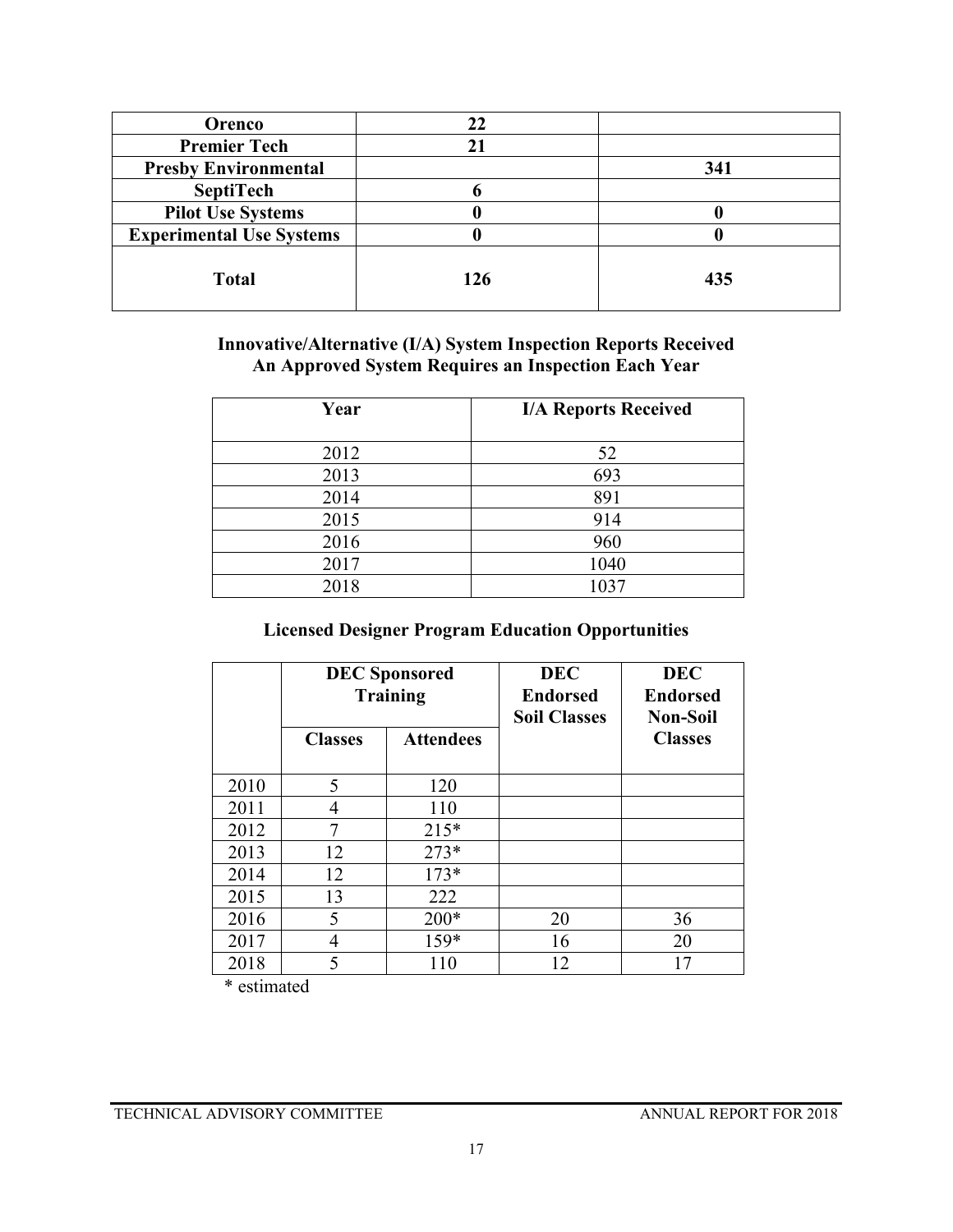# Appendix C

# Approved Minutes of the Technical Advisory Committee Meeting

February 13. 2018

| <b>Attendees:</b>          | Roger Thompson      |          | John Beauchamp         |
|----------------------------|---------------------|----------|------------------------|
|                            | <b>Steve Revell</b> |          | Mark Bannon            |
|                            | Graham Bradley      |          | Ernie Christianson     |
|                            | Jessanne Wyman      |          | Denise Johnson-Terk    |
|                            | Chris Russo         |          | <b>Terry Shearer</b>   |
|                            | Mary Clark          |          | Gunner McCain          |
|                            | Sille Larsen        |          | Peter Boemig           |
|                            | Diane Sherman       |          | Craig Heindel          |
|                            | Rich Wilson         |          | Carl Fuller            |
|                            | Ken White           |          |                        |
| <b>Scheduled meetings:</b> |                     |          |                        |
| February 26, 2018          |                     | 9-12 AM  | <b>Annex Building</b>  |
| March 13, 2018             |                     | $1-4$ PM | Montpelier Rm at the   |
|                            |                     |          | National Life Building |

**Minutes:** The minutes for the prior meeting of May 9, 2017, were circulated and approved by email so they could be included in the draft Annual Report.

**Annual Report:** The draft TAC report for 2017 was circulated by email for comment. Some comments have been received but there is still time to submit additional comments. The members will check their personal information and send any updates to Roger.

**Rule Review:** Ernie asked the group to start at the beginning and work from there. Most of the meeting was spent discussing the definitions. The definition section has been updated since prior reviews by the TAC and so the group offered many suggestions to enhance the clarity of the definition.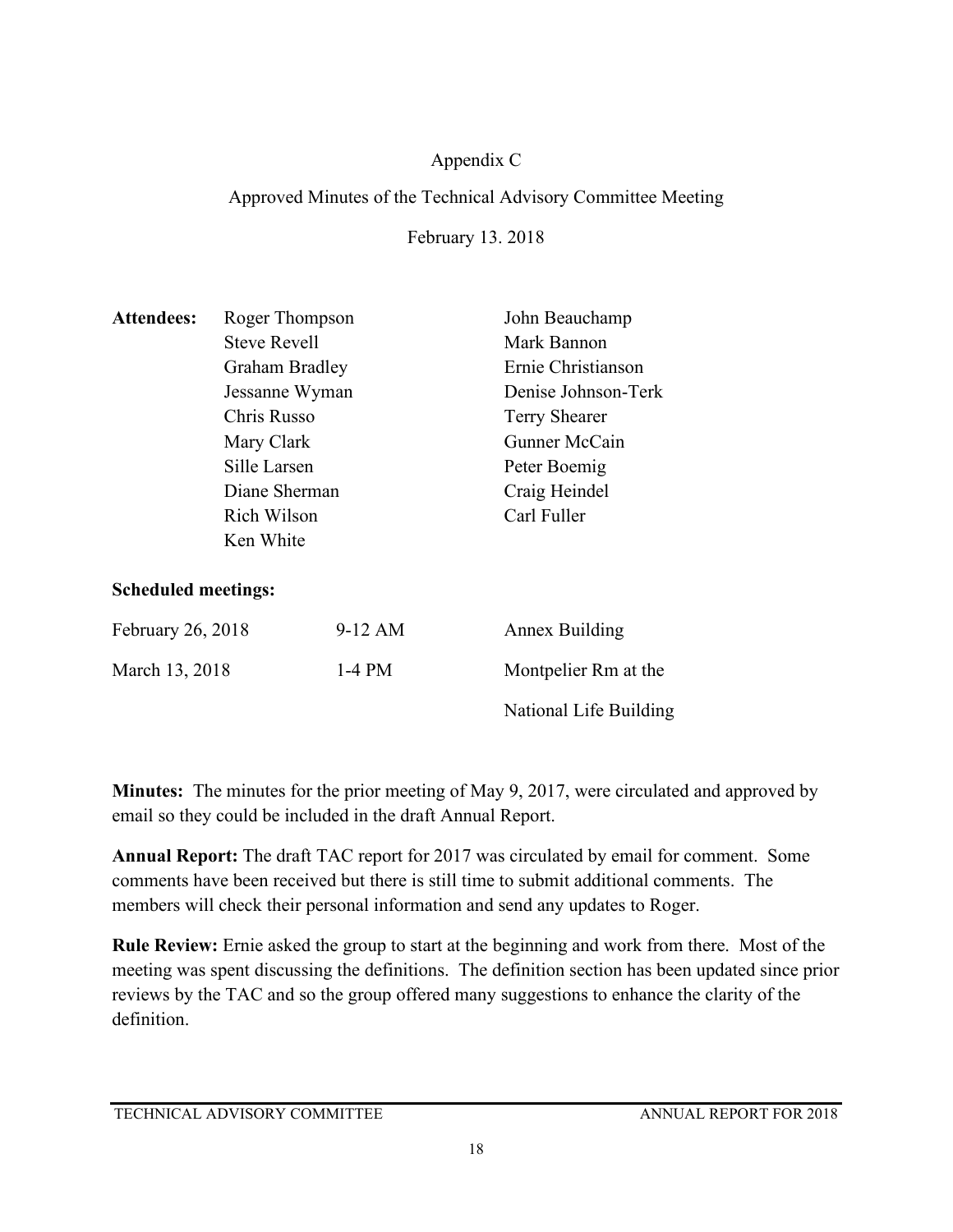There were substantive questions related to primitive camps. Roger noted that there is a legislative statement on primitive camps and additional restrictions should not be added which was supported by other members. Ernie and Diane said that the proposed language did not so much add restrictions as explain how the DEC interprets the statutory language. Ernie will review and update as needed.

The group discussed the definition for crushed stone which adds a requirement that there be less than 1.5% fines. Steve, Craig, Graham, Peter and others offered comments about this. There are concerns about the proposed level of fines. If the level is set too low, it will add cost to the washing process and might require frequent testing of the stone to ensure compliance. There was support for having some standard for fines because without a standard it can be difficult to deny inspection approval for a system with dirty crushed stone. This will be discussed by the DEC to see if there is a standard that will be practical in usage. The reference to Moh's scale of hardness provides an objective standard as well, though mention of scratching with a penny probably should be removed. Gunner wanted the language to be clear that washed and screened gravel is also allowed.

Several people said that the definitions for confined and unconfined aquifers could be improved along with including the mention of bedrock aquifers. The TAC agreed to refer these definitions and the proposed definition for native soil to the Hydrogeology Subcommittee.

The TAC also agreed to have a subcommittee look at the K values for impeding soils and maybe clarify the difference between horizontal travel used to determine site capacity and vertical travel used to protect underlying aquifers. The Rules may be able to consolidate the definitions of impeding and impervious soil.

------------------------------------------------------------------------------------------------

**Executive Committee:** Steve Revell, Ernest Christianson, Roger Thompson Alternates – Claude Chevalier, Craig Heindel

**Subcommittees:**

## **Hydrogeology**

Craig Heindel, Bill Zabiloski, Mark Bannon, Scott Stewart, Steve Revell, Mary Clark, Roger Thompson, Peter Boemig, Ernie Christianson

## **Bottomless Sand Filters**

Peter Boemig, Mark Bannon, Mary Clark, Denise Johnson-Terk, Craig Heindel, Ernie Christianson

## **Seasonal High-Water Table Monitoring**

Craig Heindel, Steve Revell, Roger Thompson, Ernie Christianson, Bill Zabiloski, Mary Clark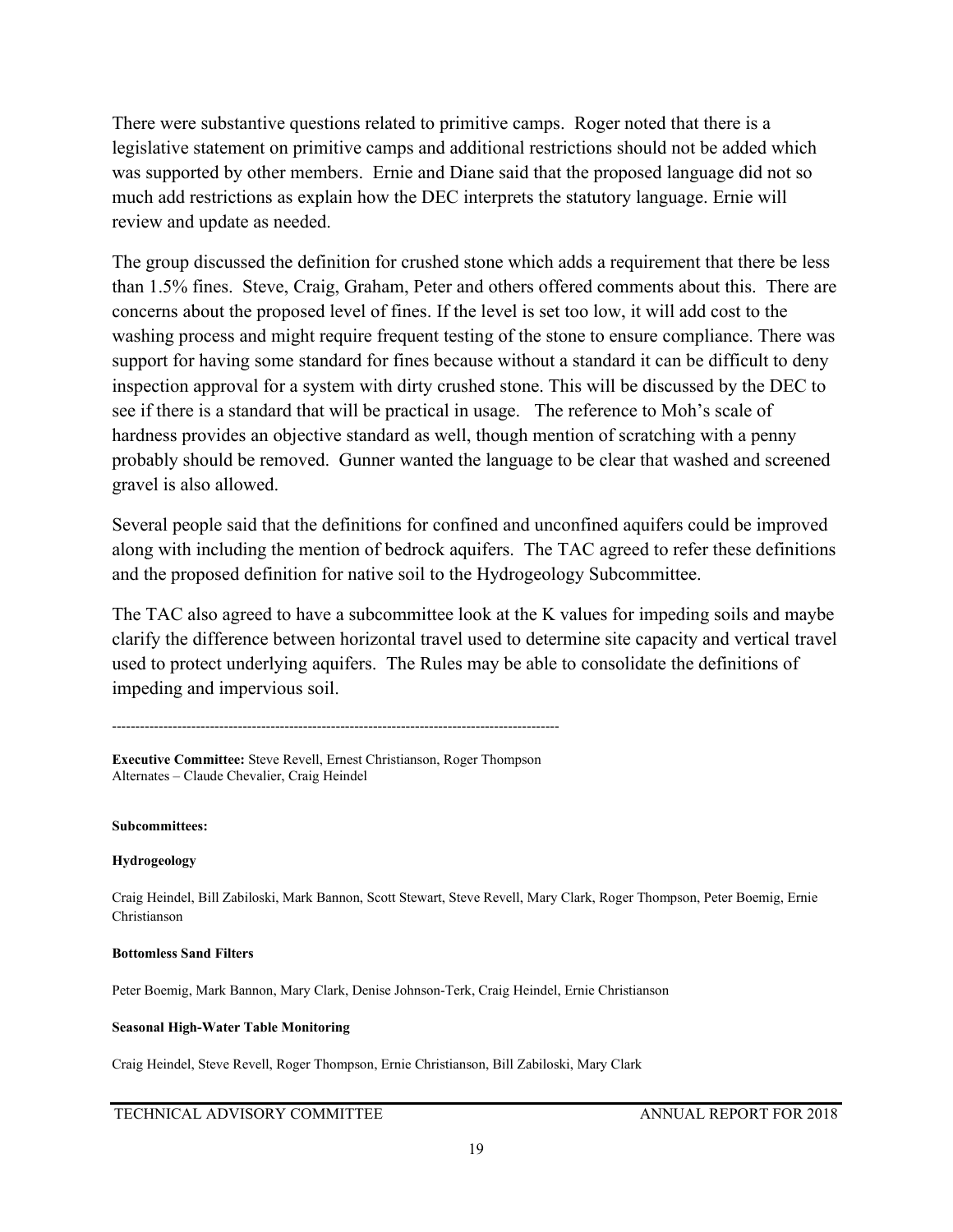#### **Well Driller's Reporting Form**

Rodney Pingree, Craig Heindel, Claude Chevalier, Peter Boemig, Mary Clark, Ernie Christianson

#### **Surface Water Sources**

Tim Raymond, John Beauchamp, Ray Soloman, Peter Boemig, Mark Bannon, Claude Chevalier, Perry Thomas, Mark Clark, Scott Stewart, Rodney Pingree, Chris Russo, Ernie Christianson

Approved Minutes of the Technical Advisory Committee Meeting

February 26, 2018

| <b>Attendees:</b> | Roger Thompson       | Bryan Redmond  |
|-------------------|----------------------|----------------|
|                   | Gunner McCain        | Craig Heindel  |
|                   | Denise Johnson-Terk  | Jessanne Wyman |
|                   | Graham Bradley       | Peter Boemig   |
|                   | Chris Russo          | Carl Fuller    |
|                   | Sille Larsen         | John Beauchamp |
|                   | Ken White            | Rich Wilson    |
|                   | Ernie Christianson   | Diane Sherman  |
|                   | <b>Scott Stewart</b> |                |

**Scheduled meetings:** 

| March 13, 2018 | 1-4 PM | Montpelier Rm at the   |
|----------------|--------|------------------------|
|                |        | National Life Building |

**Minutes:** The minutes for the prior meeting of February 13, 2018 were accepted as drafted.

**Annual Report:** An electronic copy of the draft report was circulated to the TAC. A few comments were received, and the comments and updated contact information will be added. Graham will provide some comments related to the I/A System process.

**Rule Review:** The review of the draft rules continued. In addition to editorial comments several issues were discussed.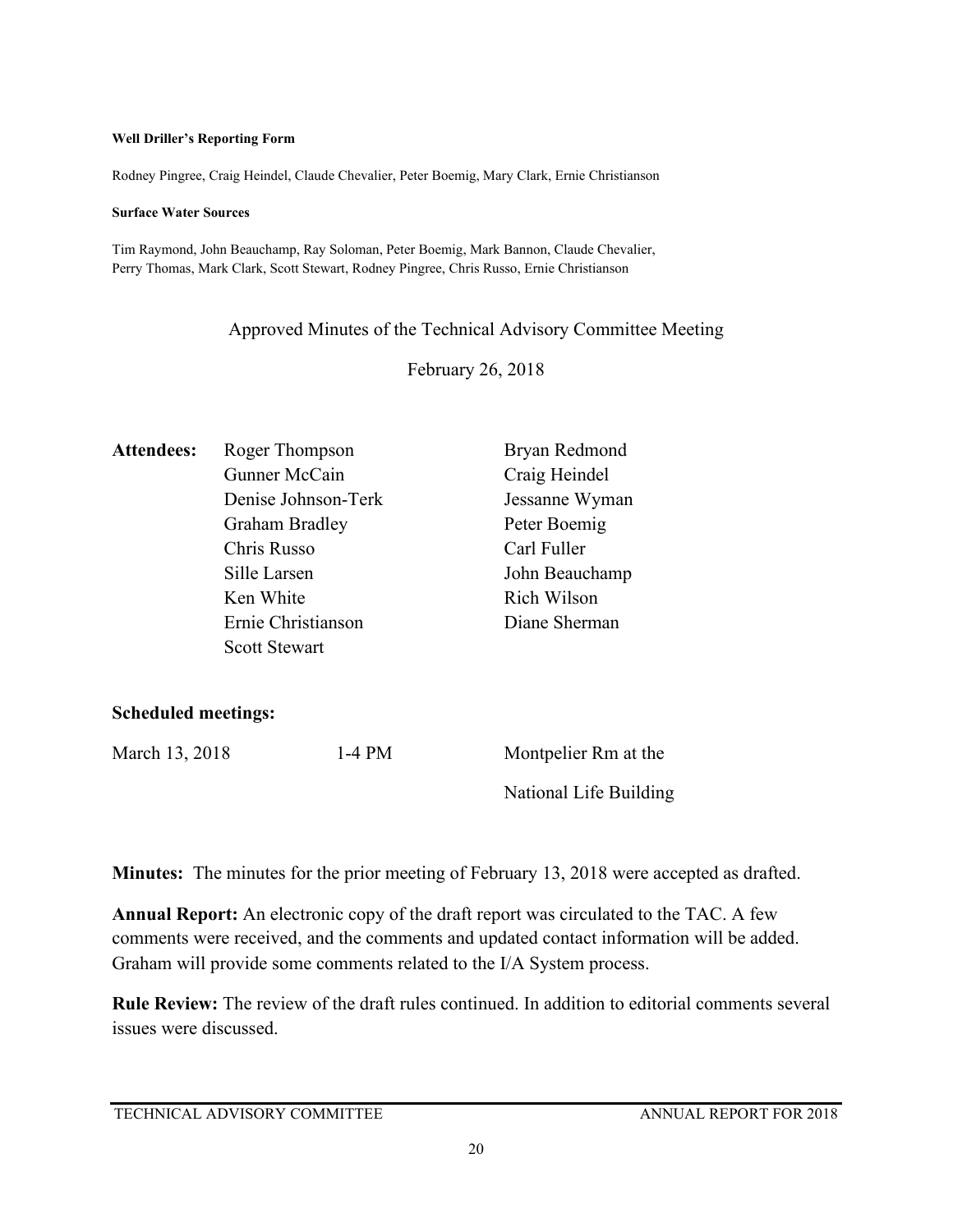Ernie said that the exemption related to subdivision of improved lots was updated so that lots connected to both municipal water and wastewater systems would not be required to meet a 500' setback to the new property lines.

The TAC discussed the requirements to bring existing water and sewer lines up to current standards when there is a change in use of an existing building. The TAC supported the approach of allowing a change in use, including an increase in design flow, while using the existing water and sewer lines. The lines would need to be upgraded if the increase in design flow requires an increase in the size of the lines.

Chris asked about the discharge of water treatment system backwash to soil-based wastewater disposal systems. John discussed research done on this topic that indicated few or no negative impacts on the disposal system while noting that this topic has been controversial for many years. Some manufacturers of advanced wastewater treatment systems prohibit backwash discharge into their treatment system. An exemption for filter backwash disposal systems was added to the Underground Injection Control Rules a few years ago which allows for the installation of a separate disposal system without a permit. This reduces the regulatory pressure to discharge the backwash to the soil-based wastewater disposal system, though the current rules allow for this discharge without requiring a permit or permit amendment.

The draft rules propose a change in the variance requirements for a replacement wastewater disposal system. The existing rules allow for a variance when the cost of a more compliant system is not justified by the amount of increased protection of public health and the environment. The proposed rules only allow for this approach when full compliance is not technically possible while the existing rules allow the approach for any replacement system when there is no increase in design flow. The TAC supports maintaining the existing variance process.

------------------------------------------------------------------------------------------------ **Executive Committee:** Steve Revell, Ernest Christianson, Roger Thompson

Alternates – Claude Chevalier, Craig Heindel

## **Subcommittees:**

## **Hydrogeology**

Craig Heindel, Bill Zabiloski, Mark Bannon, Scott Stewart, Steve Revell, Mary Clark, Roger Thompson, Peter Boemig, Ernie Christianson

## **Bottomless Sand Filters**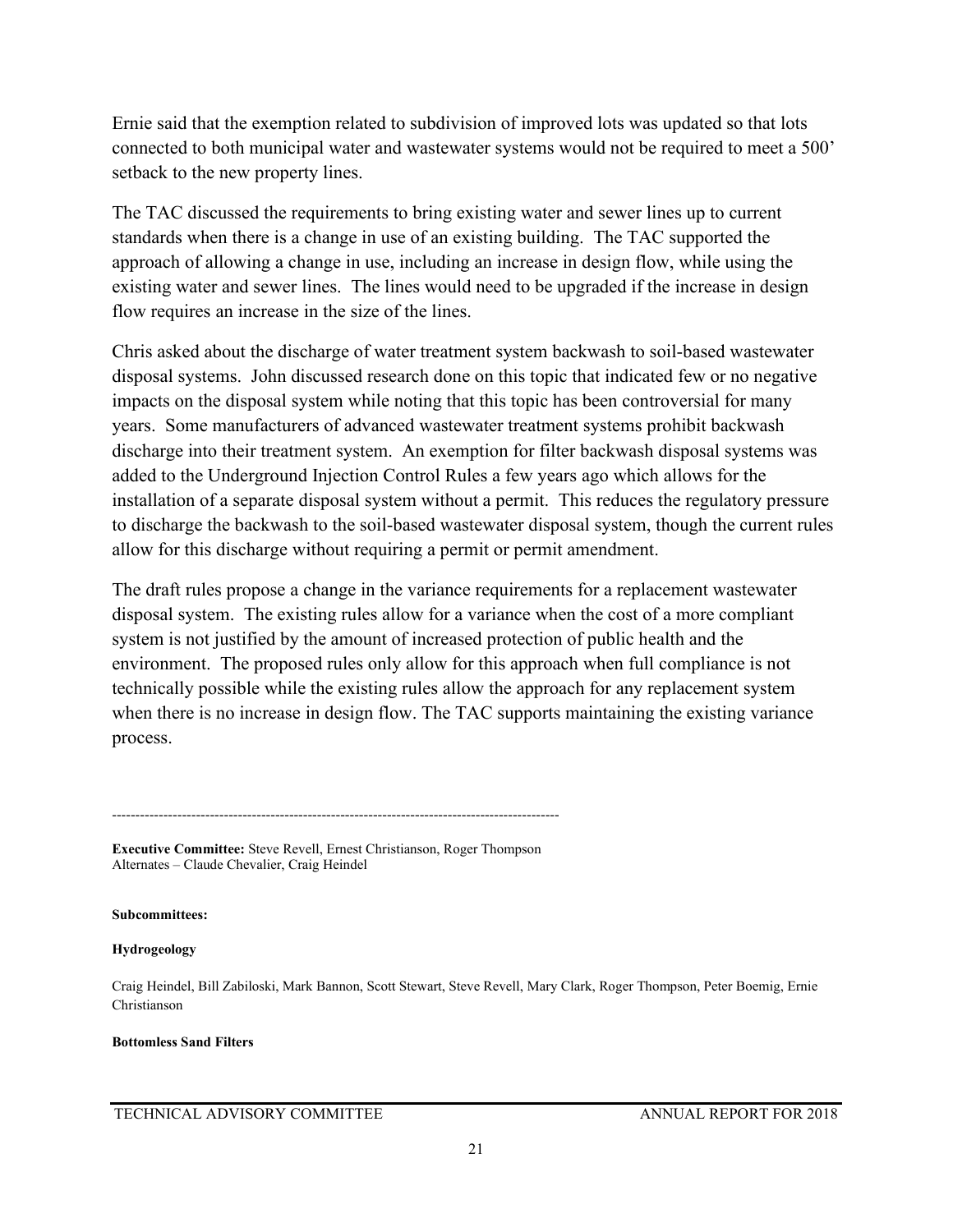Peter Boemig, Mark Bannon, Mary Clark, Denise Johnson-Terk, Craig Heindel, Ernie Christianson

## **Seasonal High-Water Table Monitoring**

Craig Heindel, Steve Revell, Roger Thompson, Ernie Christianson, Bill Zabiloski, Mary Clark

## **Well Driller's Reporting Form**

Rodney Pingree, Craig Heindel, Claude Chevalier, Peter Boemig, Mary Clark, Ernie Christianson

## **Surface Water Sources**

Tim Raymond, John Beauchamp, Ray Soloman, Peter Boemig, Mark Bannon, Claude Chevalier, Perry Thomas, Mark Clark, Scott Stewart, Rodney Pingree, Chris Russo, Ernie Christianson

## Approved Minutes of the Technical Advisory Committee Meeting

March 21, 2018

| <b>Attendees:</b> | Roger Thompson       | Gunner McCain       |
|-------------------|----------------------|---------------------|
|                   | <b>Scott Stewart</b> | <b>Steve Revell</b> |
|                   | Denise Johnson-Terk  | Graham Bradley      |
|                   | Craig Heindel        | Rodney Pingree      |
|                   | Peter Boemig         | Mary Clark          |
|                   | Mark Bannon          | Ken White           |
|                   | Claude Chevalier     | John Beauchamp      |
|                   | Sille Larsen         | Rich Wilson         |
|                   | Ernie Christianson   | Bryan Redmond       |
|                   |                      |                     |

# **Scheduled meetings:**

| March 27, 2018 | 9-12 AM  | Annex Building |
|----------------|----------|----------------|
| April 3, 2018  | $1-4$ PM | Annex Building |

**Minutes:** The minutes for the prior meeting of February 26, 2018 were accepted as drafted. Steve asked that the minutes indicate which sections of the draft rules were reviewed during that meeting, so people can be prepared for the next meeting.

**Annual Report:** The TAC discussed whether specific recommendations were made during the 2017 meetings with if manganese should be included in the rules as a primary standard and whether there was a recommendation to use a specific protocol when testing for radioactive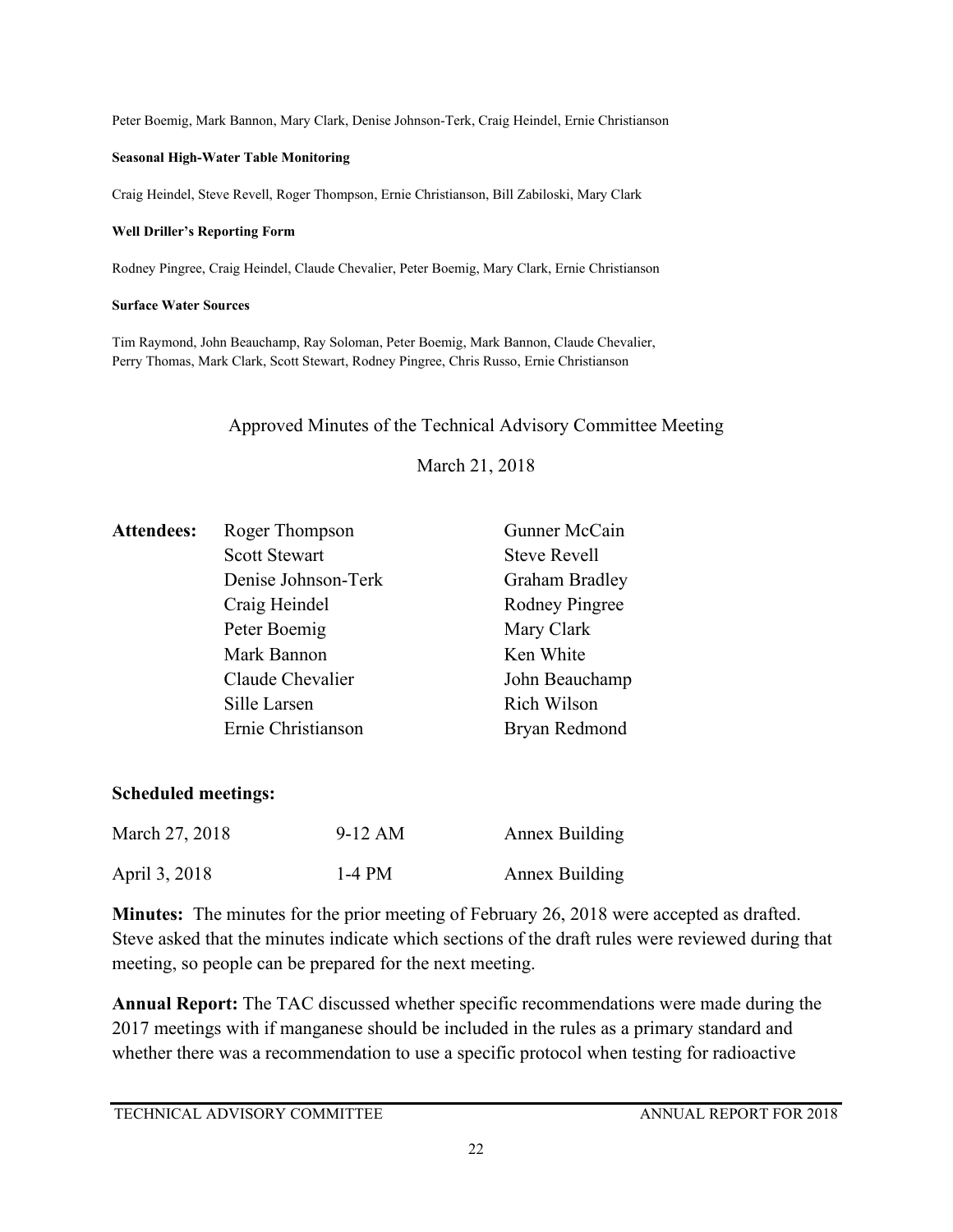contaminants. After a short review of information from Sille, Scott, Rodney, John, and others, the TAC acknowledges that there is a current primary standard for manganese which should be included in the draft rules. The TAC also acknowledged that the Vermont Department of Health has a protocol for the sequence of testing when testing for radioactive contaminants which should be followed by projects subject to the Wastewater System and Potable Water Supply Rules.

**Rule Review:** The review of the draft rules continued starting with subchapter 8. Ernie noted that, in response to TAC comments from the previous meeting, the language related to the cost/benefit analysis of replacement systems has been revised. The revised language was circulated to the TAC by email. The TAC supports the revised language.

Steve asked about the requirement that the minimum design flow is for two bedrooms when a new lot is created for a single-family residence. This is the existing requirement. Census data for Vermont indicates that the average occupancy for a single-family residence is slightly more than 3 persons and that while the initial construction might be for only a single bedroom there would be a lot of pressure by future owners for more capacity. The TAC supported keeping the minimum at two bedrooms.

The TAC discussed the process described in the draft rules used to determine design flows for uses not specified in the design flow tables or used to justify lower design flows for existing projects. One situation is when an existing operation wants to increase its use and onsite flow monitoring may justify a reduction in design flow. Another situation is when a change in use is proposed and an applicant wants to justify a reduction in design flow. Ernie noted that there are many issues related to determining a different design flow. The process to collect flow and waste strength data is time consuming and expensive. Any use of data collected at a different location must include an analysis of why the data from one location will translate to another location. Wastewater strength from some operations, such as restaurants, is highly dependent on the management at the location that may carefully control the discharge of grease and oil into the system. In some cases, an existing building with low measured flows may see an increase with a change in ownership or management.

Steve asked about design flows for small country stores where there may be a couple of small tables and just a few chairs. These operations are important for small communities. Requiring a design flow of 30 GPD per seat seems excessive for operations where a few people gather for a cup of coffee. The TAC discussed various categories of operation, other than restaurants, that might be applied and supported a proposed design flow of 15 GPD for grocery stores with limited food service that may satisfy this issue.

Gas station design flows were also discussed. Ernie suggested using a per fueling space, rather than per pump or per hose, design flow. The TAC supported this approach.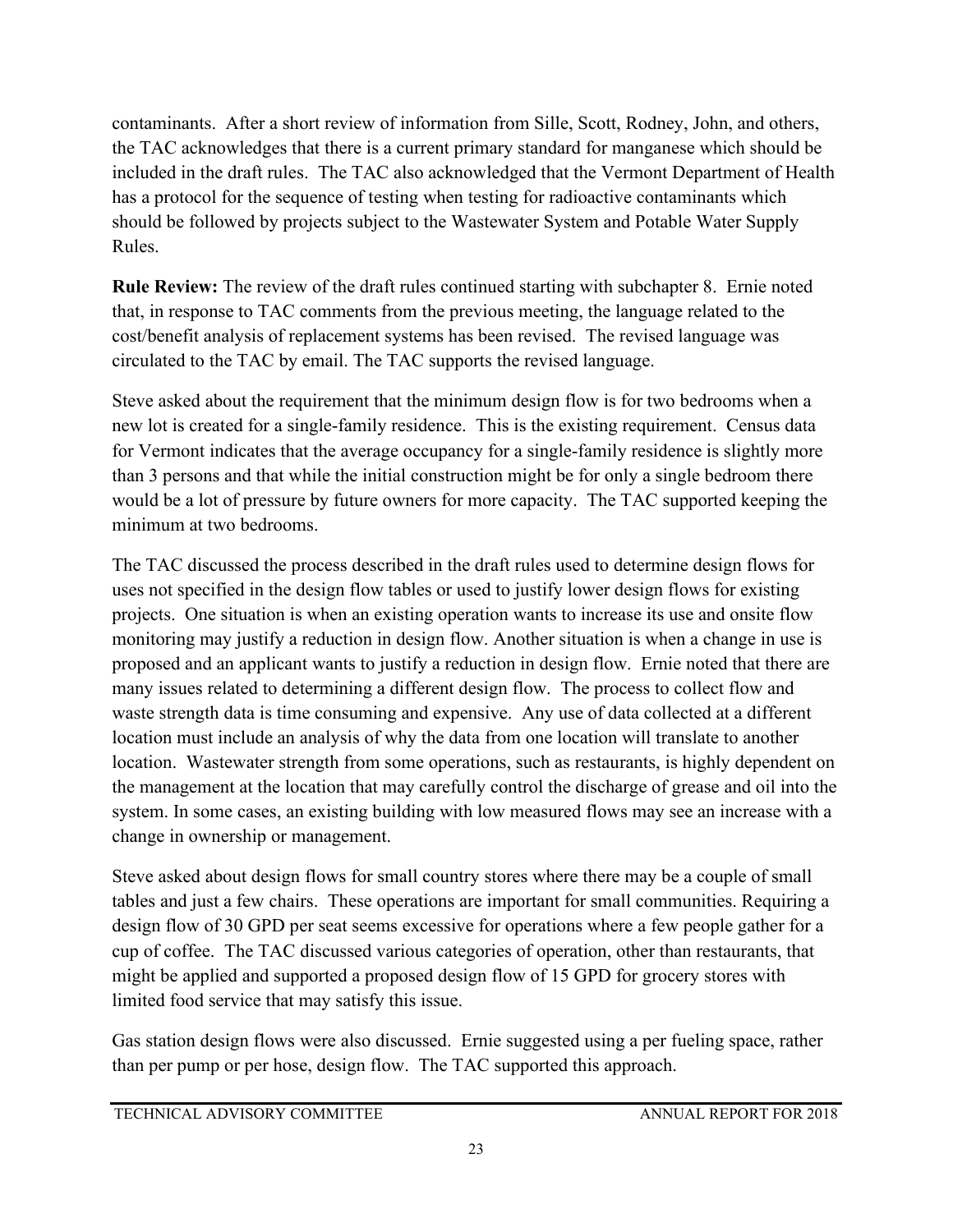Mary raised the issue of wastewater strength and whether the numbers for low-strength should be revised. She said that the Indirect Discharge Program collects a lot of data from the regulated systems. A total of 1863 results were analyzed, and the influent BOD averaged 144 mg/l and the TSS averaged 63 mg/l. These numbers would be reduced after septic tank treatment. Gunner and others noted that even though the averages are low, the range for low strength wastewater should be large enough to cover what can be expected in residential wastewater. Peter suggested removing section 1-805(a)(2)(A)(ii) which indicates that additional septic tank capacity might be a method of reducing wastewater strength. This might be a method that should be determined by a Professional Engineer per the rules. Rich suggested that the category for moderate strength wastewater, 1-805(b)(2), could also be removed. The group recommended making just two categories of wastewater strength, with the higher category requiring advanced treatment. A designer could also choose to provide additional tankage, or some other method of waste strength reduction, to reduce wastewater strength even when not required by the rules.

The discussion then moved to subchapter 11 for the last few minutes of the meeting. Isolation distances were discussed. Gunner asked about the point of measurement for roadways. The rules will be made clear that if there is a ROW the measurement is from the ROW. Steve asked about the message that Ernie had circulated related to isolation distances from farming operations. Ernie said that the Agency of Agriculture had established some isolation distances based on their own review and that the DEC had accepted their recommendations during the interim. An additional meeting with Agriculture is needed to discuss the isolation distances.

The next meeting will continue with subchapter 11 and then return to subchapters 9, 10, and 12.

------------------------------------------------------------------------------------------------

**Executive Committee:** Steve Revell, Ernest Christianson, Roger Thompson Alternates – Claude Chevalier, Craig Heindel

**Subcommittees:**

**Hydrogeology**

Craig Heindel, Bill Zabiloski, Mark Bannon, Scott Stewart, Steve Revell, Mary Clark, Roger Thompson, Peter Boemig, Ernie Christianson

**Bottomless Sand Filters**

Peter Boemig, Mark Bannon, Mary Clark, Denise Johnson-Terk, Craig Heindel, Ernie Christianson

## **Seasonal High-Water Table Monitoring**

Craig Heindel, Steve Revell, Roger Thompson, Ernie Christianson, Bill Zabiloski, Mary Clark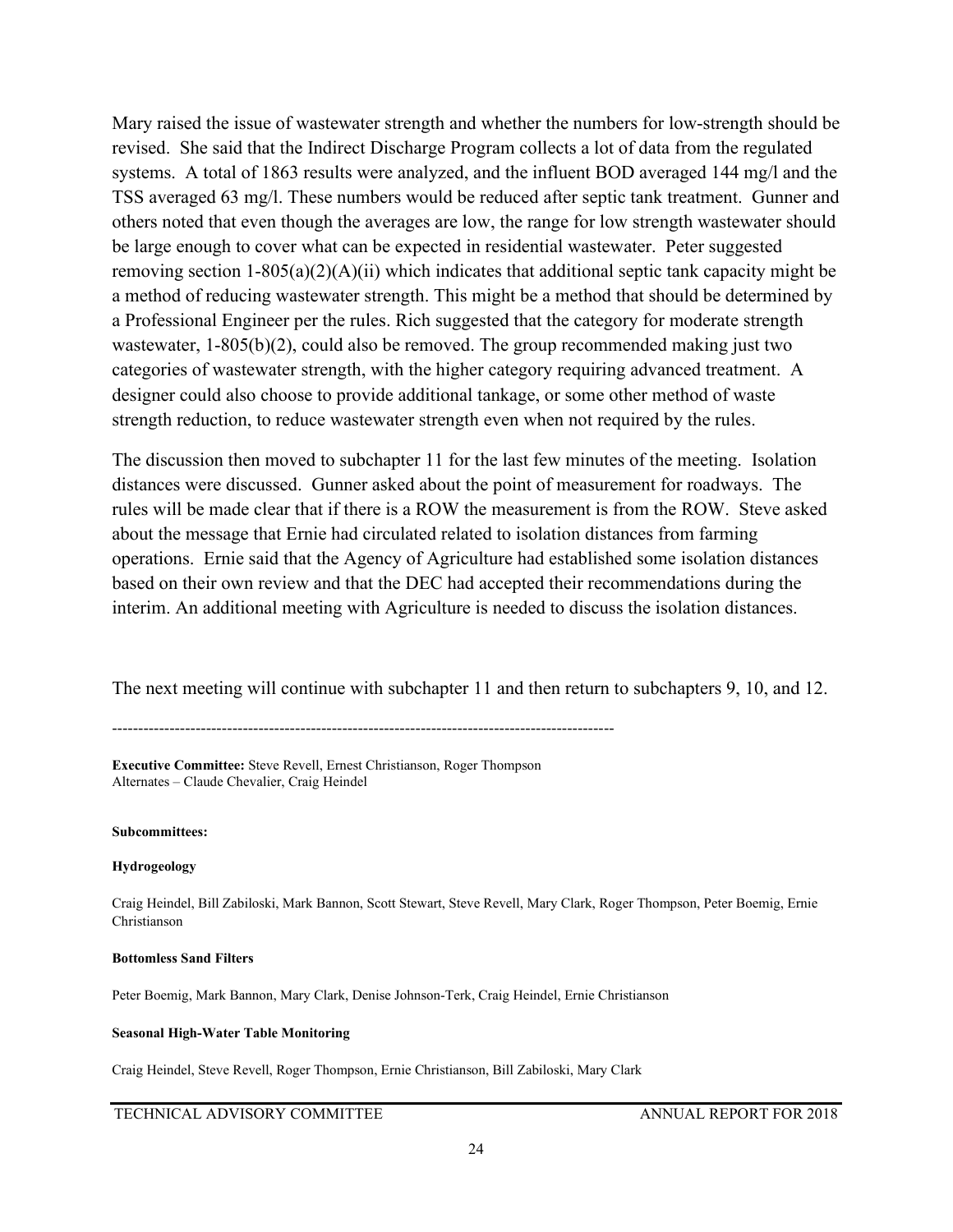## **Well Driller's Reporting Form**

Rodney Pingree, Craig Heindel, Claude Chevalier, Peter Boemig, Mary Clark, Ernie Christianson

## **Surface Water Sources**

Tim Raymond, John Beauchamp, Ray Soloman, Peter Boemig, Mark Bannon, Claude Chevalier, Perry Thomas, Mark Clark, Scott Stewart, Rodney Pingree, Chris Russo, Ernie Christianson

# Approved Minutes of the Technical Advisory Committee Meeting

March 27, 2018

| <b>Attendees:</b> | Roger Thompson       | Rich Wilson           |
|-------------------|----------------------|-----------------------|
|                   | Ken White            | Carl Fuller           |
|                   | <b>Scott Stewart</b> | <b>Steve Revell</b>   |
|                   | Justin Willis        | Gunner McCain         |
|                   | Peter Boemig         | <b>Graham Bradley</b> |
|                   | Craig Heindel        | Sille Larsen          |
|                   | Mary Clark           | John Beauchamp        |
|                   | Jessanne Wyman       | Ernie Christianson    |

# **Scheduled meetings:**

April 3, 2018 1-4 PM Annex Building

**Minutes:** The minutes for the prior meeting of March 21, 2018 were accepted as drafted.

**Rule Review:** The group resumed review of subchapter 11. The previous meeting ended with a discussion of isolation distances for cemeteries. The group recommends having a single category for cemeteries without any variation based on how the body is, or is not, prepared for burial.

Ken asked about the isolation distances for storm water infiltration basins and noted that there can be an impact on the neighboring properties that is like the impact from water and wastewater systems. Gunner asked if a designer would need to know if there are any storm water systems that are permitted, but not constructed, if there is a first in time approach. The group expressed concerns about the relatively large isolation distances that are proposed. The "hot spot" concept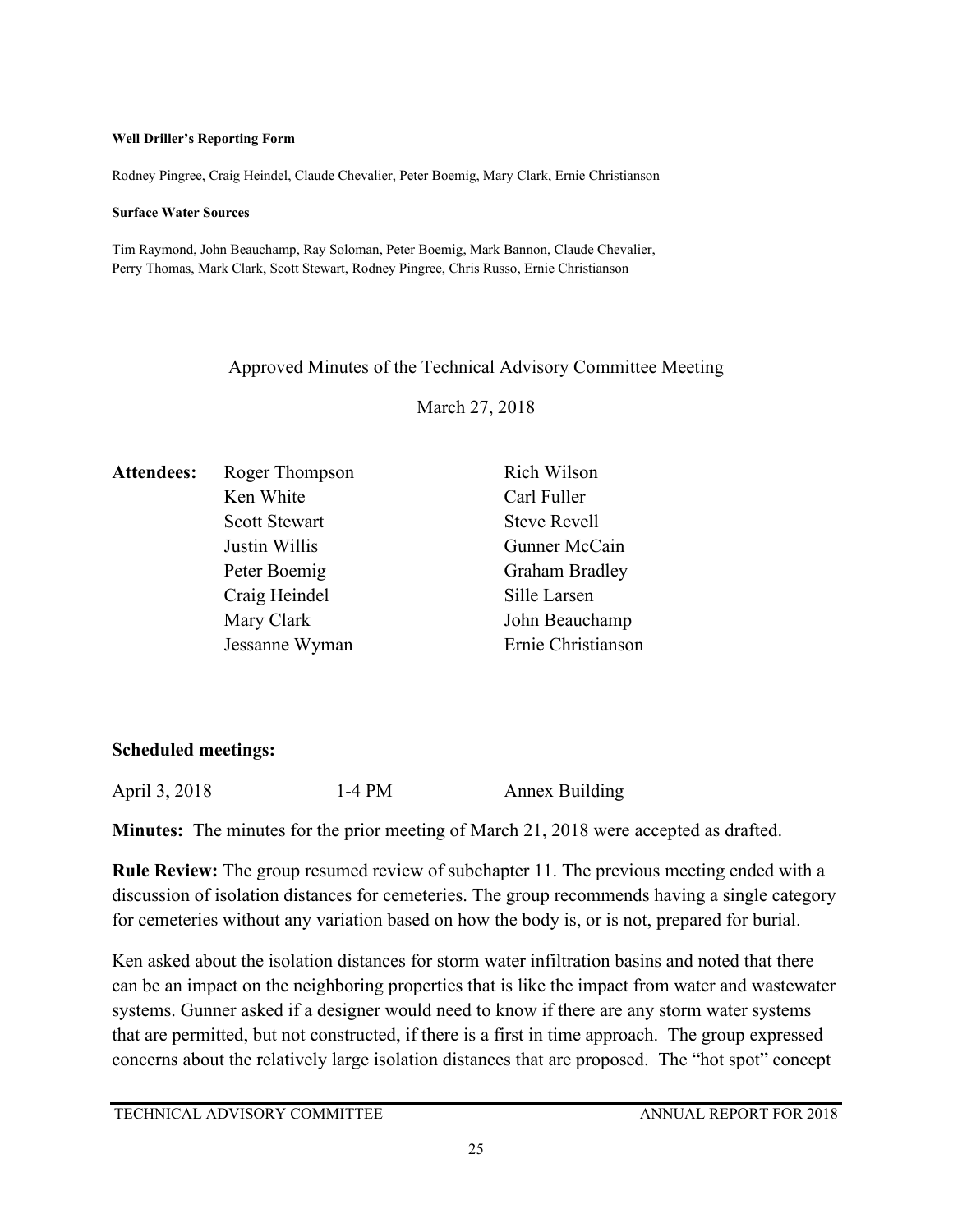applied by the storm water section that prohibits subsurface discharge from some areas, such as gas station fueling areas, might reduce the chances that a storm water discharge would create a large risk to a drinking water source. The group noted that there are some required storm water disposal systems, such as rain gardens, that present a low risk that would have a large isolation distance under the proposed rules. Ernie will discuss these concerns with the Storm Water Section and the TAC will discuss the response at a future meeting.

Steve asked if the proposed isolation distances related to agricultural operations will be included in the revised rules. Ernie said that they would be for now, but we need to decide how to address types of water supplies not identified by the Agency of Agriculture and if we agree with these isolation distances for our rules. Ernie also said that he will be having discussions with the Agency of Agriculture to consider how to balance the impacts on farmers and their neighbors.

Ken asked that there be specific language related to a reduction in isolation distance around a drinking water source and that the language address the use of extra casing and grouting as a basis for a reduction in isolation distance. The discussion covered both variances and waivers. Variances can only be used for repairs or replacement of existing systems and may result in less health or environmental protection when full compliance is not possible. Waivers can be granted for new projects, or for increases in design flow for existing projects when the site conditions and/or construction techniques ensure as much health and environmental protection as the prescriptive requirements in the rules. The group suggested adding references to these provisions in other places in the rules to make designers and applicants aware of these options. A decision to use additional casing and/or grouting as part of a variance can be made by a Licensed Well Driller when replacing a water source for a single-family residence on its own lot. Other variances or waivers will be based on a site specific hydrogeologic evaluation

Gunner noted that the isolation distances in the table are reversed for storm sewers.

The issue of confined and unconfined aquifers was raised. The hydrogeological subcommittee will meet to discuss and clarify the language.

Sille asked about the diagram illustrating how to draw an isolation zone around a well. The diagram is not correct. Ernie said that the diagram has been updated.

Craig said that the rules should be clear that isolation distance reductions can be applied to both water and wastewater systems.

Steve, Rich, Scott, and others discussed the relative position of section 1-1106 and some of the following sections. The group discussed the options and Ernie will determine if a rearrangement would make the rules easier to use.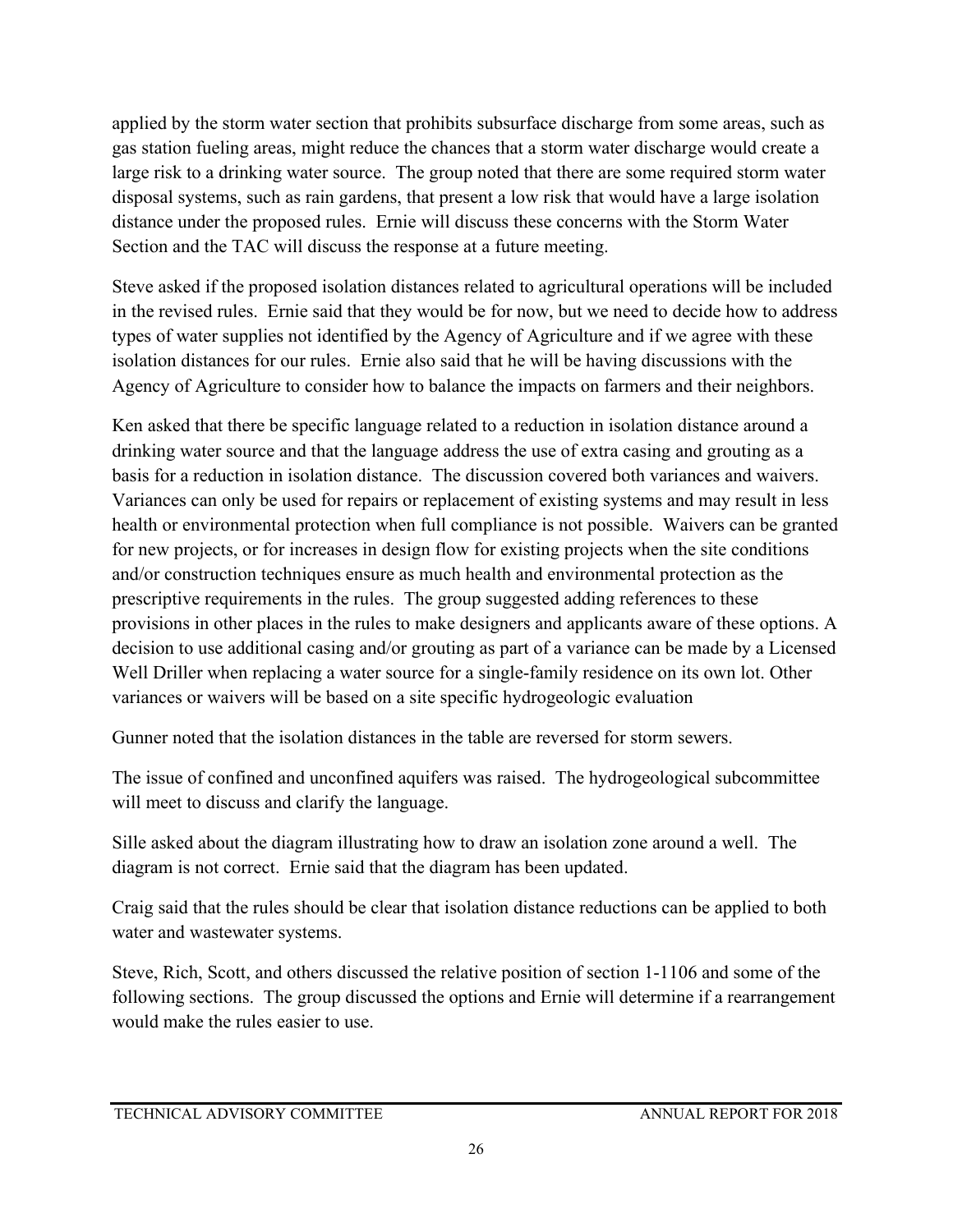Sille asked about the contents of tables 11-6 and 11-7. Some new water sources must be tested, and the tables specify which contaminants must be evaluated. Sille noted that these lists are different than the recommended list used by the Vermont Health Department. John provided a detailed background on how the list was developed based on which contaminants are likely to be naturally occurring in Vermont. The group discussed why there is a required list of secondary contaminants when these contaminants do not determine if the system is a failed water system or not. John noted that there are health concerns, such as for sodium, by some users at relatively low levels and that the information is useful to the well users. John also noted that other secondary standards, such as pH provide information about why some systems have physical deterioration and suggest treatment methods to protect the system. The question of whether lead should be added to the list of primary standards was considered. The primary source of lead in drinking water systems is from the piping system rather than from the aquifer. Therefore, it may be appropriate to reserve the testing for those water systems with older piping systems. Ernie asked if the list of secondary standards should remain as a requirement in the rules. The TAC recommended retention of the testing requirement.

Roger asked if section  $1-1112(e)(4)$  should specify a level of treatment. The group decided that because this is a section that requires a design by a Professional Engineer, and that the levels of treatment for the final product are specified, the performance of the individual components should be left to the Professional Engineer. Ken suggested that the rules should require a solenoid valve with all systems using ultra-violet light that would stop the water flow when the light intensity falls below the required level. The group supports this. John noted that there have been many improvements in ultra-violet light systems, including the ability to neutralize the adenovirus. He also noted that there is support for requiring the use of chlorine because of its effectiveness against a broad range of biological contaminants commonly found in surface water while the risk of chlorination byproducts is low.

The level of chlorination needed to disinfect new or repaired water systems was discussed: i.e. "shock-chlorination.". Sille expressed concern with the proposal to reduce the level to 10 mg/l. The current rules require 50 mg/l of free residual chlorine and 100 mg/l is recommended by the Health Department for shock-chlorination. Either of these two recommended levels make the water unusable for human contact until the system is flushed after a recommended 12-hour contact time. This seems like a reasonable requirement for health protection. The water pumped during flushing of the system should be discharged to the ground surface in location without direct flow to surface water. Ken noted that in a situation where the water source provides a very low flow, such as a well with a yield of ½ GPM with a few hundred feet of casing storage, it can take many days before the system is flushed enough to be drinkable.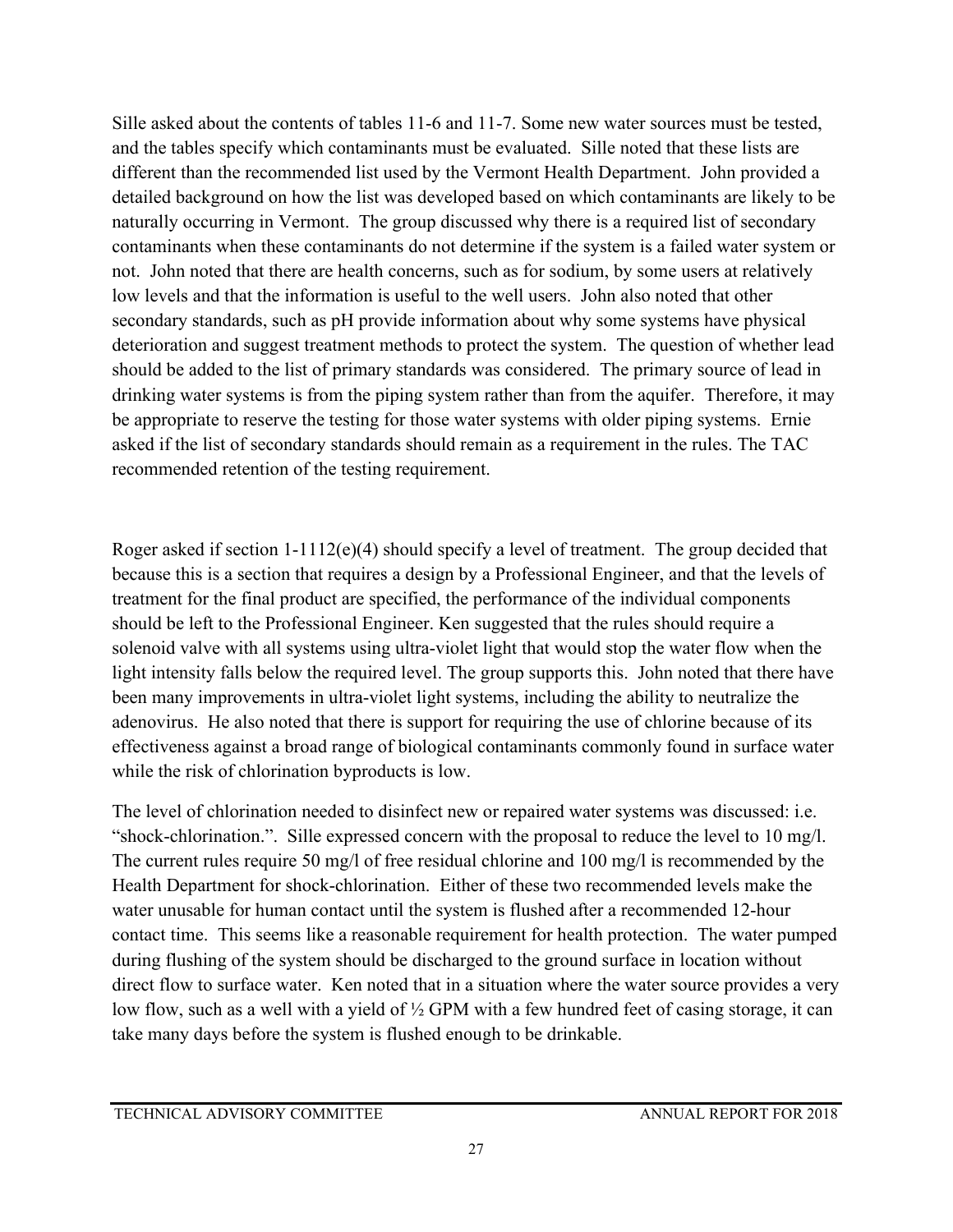## The next meeting will start reviewing subchapter 9.

------------------------------------------------------------------------------------------------

**Executive Committee:** Steve Revell, Ernest Christianson, Roger Thompson Alternates – Claude Chevalier, Craig Heindel

#### **Subcommittees:**

#### **Hydrogeology**

Craig Heindel, Bill Zabiloski, Mark Bannon, Scott Stewart, Steve Revell, Mary Clark, Roger Thompson, Peter Boemig, Ernie Christianson

#### **Bottomless Sand Filters**

Peter Boemig, Mark Bannon, Mary Clark, Denise Johnson-Terk, Craig Heindel, Ernie Christianson

#### **Seasonal High-Water Table Monitoring**

Craig Heindel, Steve Revell, Roger Thompson, Ernie Christianson, Bill Zabiloski, Mary Clark

#### **Well Driller's Reporting Form**

Rodney Pingree, Craig Heindel, Claude Chevalier, Peter Boemig, Mary Clark, Ernie Christianson

#### **Surface Water Sources**

Tim Raymond, John Beauchamp, Ray Soloman, Peter Boemig, Mark Bannon, Claude Chevalier, Perry Thomas, Mark Clark, Scott Stewart, Rodney Pingree, Chris Russo, Ernie Christianson

## Approved Minutes of the Technical Advisory Committee Meeting

April 3, 2018

Attendees: Roger Thompson Graham Bradley Gunner McCain Carl Fuller Ken White **Justin Willis** Mary Clark Rich Wilson Claude Chevalier Ernie Christianson

Jessanne Wyman Denise Johnson-Terk

## **Scheduled meetings:**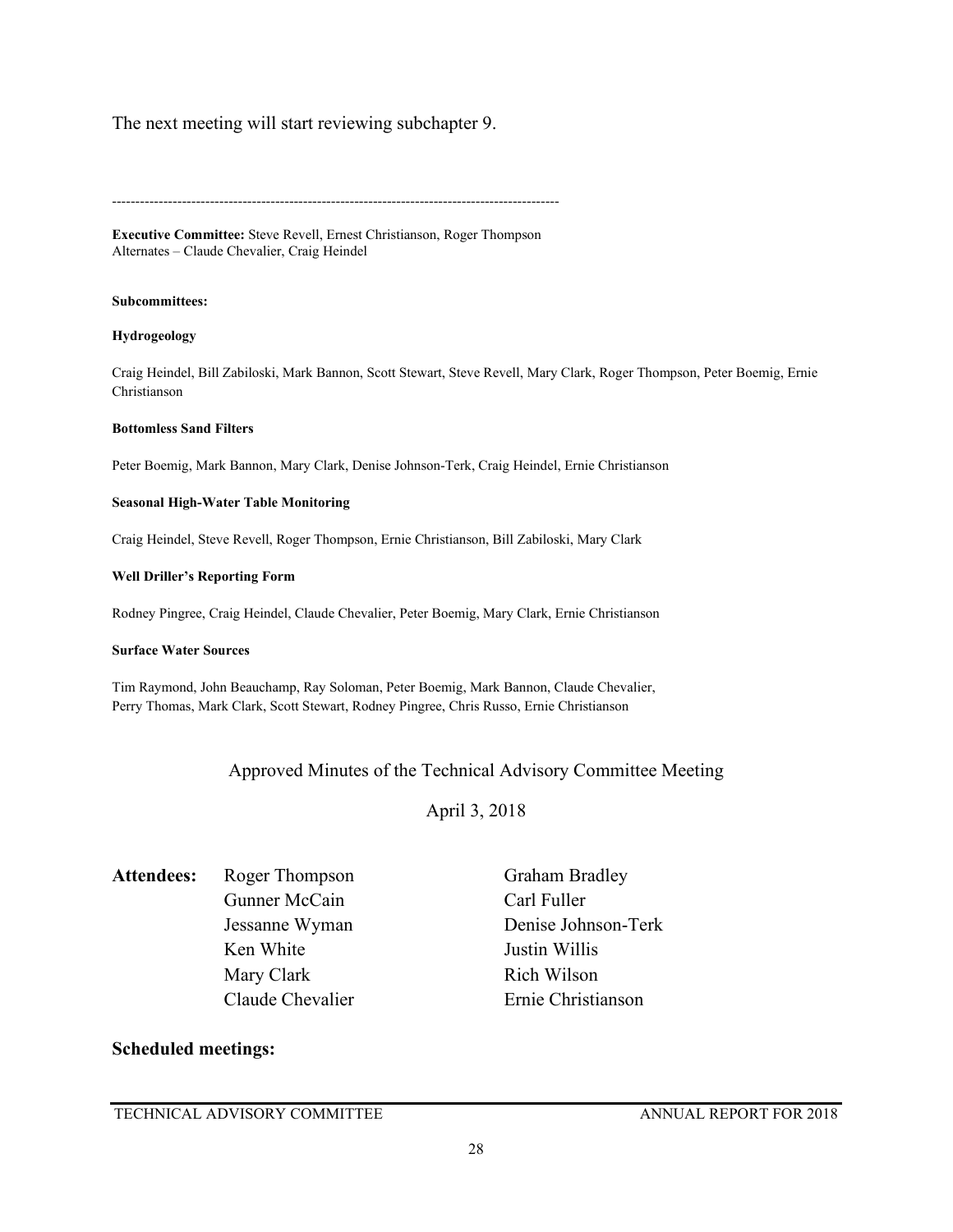**Minutes:** The minutes for the prior meeting of March 27, 2018 were accepted as drafted.

**Rule Review:** Gunner asked about when high-strength wastewater is subject to rule requirements rather than just a recommendation that designers consider. There is a requirement to monitor waste strength when there is no specific design flow stated in the Wastewater System and Potable Water Supply Rules (Rules) or when there is a request to approve a smaller design flow for a project with a specified design flow in the Rules. In addition, wastewater strength information may be required as part of an application to replace a failed wastewater system. The group also recommended that any proposal to treat high-strength wastewater be designed by a Professional Engineer.

Gunner said that section 1-903(c) needs some rewording and that 1-903 should specify a maximum slope of 20% and then give the exceptions rather than specifying 30% and then giving the limitations. Justin and Gunner sections (o) and (r) need consistent language.

Mary raised concerns about using the proposed new section for bottomless sand filters for new projects with large flows. Under the proposed language a bottomless sand filter could be approved for up to 6499 GPD. The group discussed this with Ernie noting that an application using bottomless sand filters must have a replacement area while the same site with a mound system would not require a replacement area which might provide some safety factor. If the bottomless sand filter was overloading the primary disposal area the replacement system could be constructed and both operated at the same time which would reduce the loading rate on each disposal area by 50%. The group noted that a large system would require a design by a professional engineer based on a detailed hydrogeologic analysis. The group recommended keeping the draft language.

The group discussed proposed increases in septic tank sizing. Justin supported the proposed increases based on his observation of existing systems. Ernie said that literature on the subject supports a septic tank capacity of twice the daily design flow. Justin asked about the triggers that might require replacement or addition to an existing system. Ernie replied that things such as adding a single up-flush toilet, or a laundry tray would not require an upgrade. Ernie proposes to leave it up to the designer to decide if systems that pump to the septic tank need to have a large tank.

Roger asked about the leakage testing language which appears to require that every tank be leakage tested in place. This would likely be a significant increase in cost with the designers in the group agreeing that it would be at least a few hundred dollars of additional expense. The existing rules require leakage testing for a small number of systems. Ernie will amend the proposed new requirements to limit testing to when required by a permit.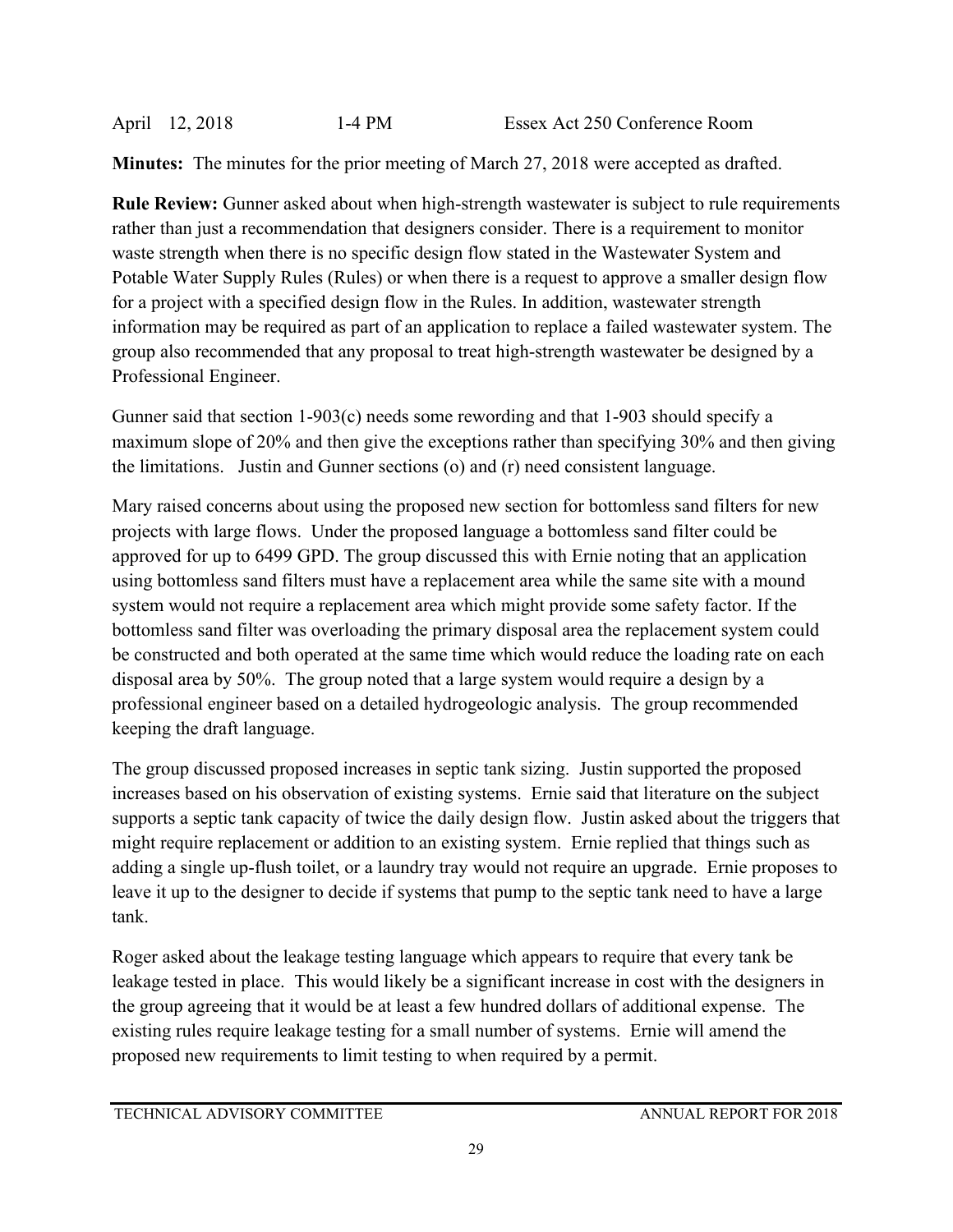Justin and Gunner objected to the proposed requirement that an outlet filter be installed in grease traps. They noted that this is not part of standard designs and in practice would clog so quickly they would just be removed from the system. Ernie will delete this proposed requirement.

Gunner asked about the proposed increases in pipe strength in section 1-910(b). The existing Rules require Class 160 or SDR 26. The proposed Rules require Class 200 or SDR 35. The group supported keeping the existing requirements which Ernie will do.

Roger asked about the section related to soil descriptions. The proposed language gives an example of 10yr4/3 brown. Roger asked that the term brown be deleted because the Munsell Color Chart does not add the term brown. Graham recommended keeping this because the soil identification method based on using the Munsell Color Chart is new and not all designers would be well qualified in its use at the beginning.

Justin noticed a typo in the section on at-grade systems. The loading rate should be 1.0 gallons/sqft/day, not 1.2 gallons/sqft/day.

Gunner asked about the reasoning on why a drain must be at least 75' downslope of a leachfield while the distance to surface water is only 50'. Ernie responded that there are concerns that the discharge from a drain is concentrated at the discharge point while the discharge to surface water is more diffused.

Ernie said that Scott Stewart, Rodney Pingree, Graham, and he would be meeting with people from the Agency of Agriculture next week to review the isolation distances related to agricultural uses. Ken said that the differences between shallow and drilled wells should be covered. Ken and Claude volunteered to provide any information that would help with the discussion.

Ernie said that phrase continuous impermeable layer will be removed from the proposed Rules. The concept can still be proposed as part of a hydrogeologic analysis, but the concept is so site specific that trying to write a generic description for use by non-hydrogeologists is not workable.

Gunner recommended that section 1-915 include a requirement that orifice shields be included for downward facing orifices as well as upward facing ones. The group recommended leaving it up to the designer.

Gunner noted that in a previous meeting there was discussion about crushed stone and that there was agreement that the specification should also allow for stone that has not been crushed but is screened to the proper size. He remembered that some other term, possibly leachfield stone was proposed. Denise confirmed that her notes said leachfield stone. Ernie will make the change.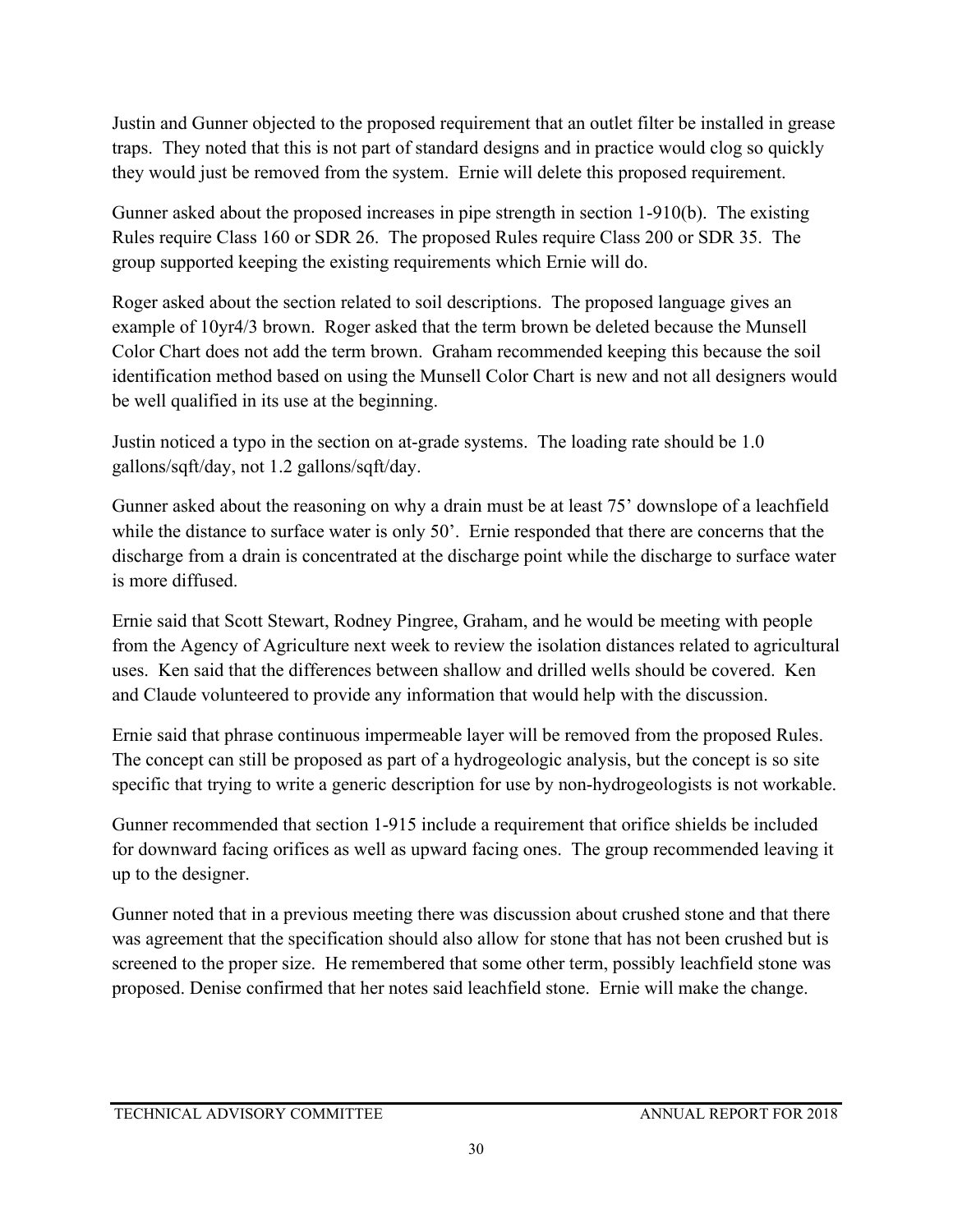Gunner asked if the Rules should clearly state that a distribution box is required for distribution within a seepage bed. The proposed Rules require use of flow regulation devices but the need for a distribution box will be added to the proposed Rules.

Gunner noted that in section 1-921(d) the language should be at-grade trenches rather than atgrade beds.

Ernie asked for another meeting to complete the review of the proposed Rules which will be on April  $12<sup>th</sup>$ , from 1-4 PM at the Essex Regional Office.

The review will continue after section 1-921

------------------------------------------------------------------------------------------------

**Executive Committee:** Steve Revell, Ernest Christianson, Roger Thompson Alternates – Claude Chevalier, Craig Heindel

## **Subcommittees:**

## **Hydrogeology**

Craig Heindel, Bill Zabiloski, Mark Bannon, Scott Stewart, Steve Revell, Mary Clark, Roger Thompson, Peter Boemig, Ernie Christianson

## **Bottomless Sand Filters**

Peter Boemig, Mark Bannon, Mary Clark, Denise Johnson-Terk, Craig Heindel, Ernie Christianson

## **Seasonal High-Water Table Monitoring**

Craig Heindel, Steve Revell, Roger Thompson, Ernie Christianson, Bill Zabiloski, Mary Clark

## **Well Driller's Reporting Form**

Rodney Pingree, Craig Heindel, Claude Chevalier, Peter Boemig, Mary Clark, Ernie Christianson

## **Surface Water Sources**

Tim Raymond, John Beauchamp, Ray Soloman, Peter Boemig, Mark Bannon, Claude Chevalier, Perry Thomas, Mark Clark, Scott Stewart, Rodney Pingree, Chris Russo, Ernie Christianson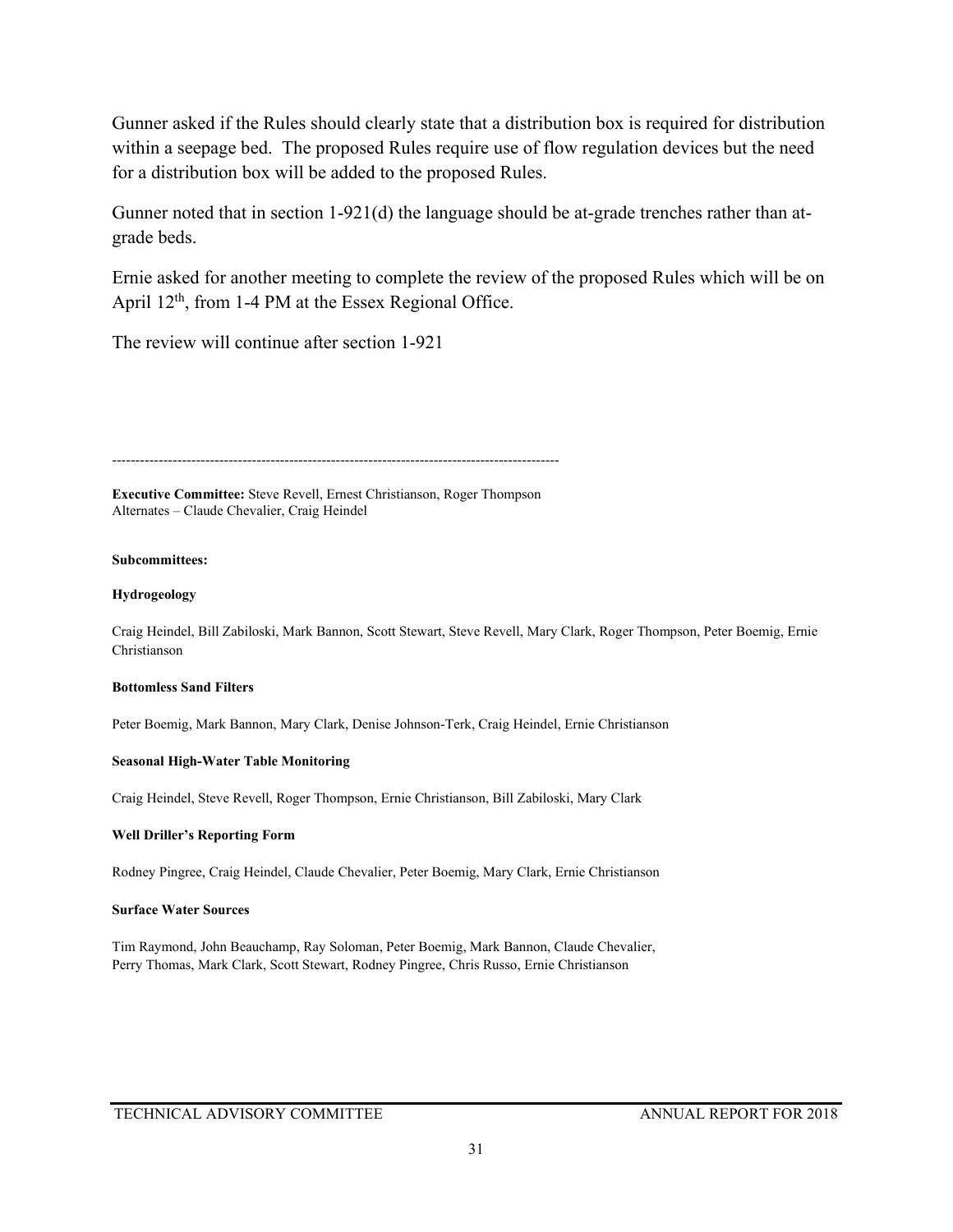# Approved Minutes of the Technical Advisory Committee Meeting

April 19, 2018

Attendees: Roger Thompson Graham Bradley Peter Boemig Rich Wilson Ernie Christianson Steve Revell Ken White Gunner McCain Craig Heindel Bryan Redmond

# **Scheduled meetings:**

There are no scheduled meetings. Ernie will schedule when needed.

**Minutes:** The draft minutes for the prior meeting of April 12, 2018 were accepted with corrections and additions to clarify the Hydrogeologic Subcommittee report and the TAC discussion of that report.

**Rule Review:** Steve noted that the language related to the continuing education requirements states that the Secretary shall provide enough training opportunities to meet the requirements to maintain a Designer's license. Graham said that his plan is to provide 2 days of soil related training, with 2 sessions each day, every year. Graham said that finding sites is difficult. There are also new restrictions on finding sites, and new requirements for open bidding when looking for training opportunities, which are difficult to implement when there are few sites and few training providers available. Graham will continue to approve as many training courses offered by others that are appropriate for Licensed Designers. Steve and others think that Graham's plan for soil related training will be adequate as this will create 8 chances for State provided training during the 2-year cycle for continuing education compliance. Peter said that it is appropriate for licensed professionals, such as Engineers and Designers, to pay reasonable fees for training, and therefore programs such as offered by the Vermont Technical College and supported by the Agency are reasonable options for meeting the continuing education requirements.

Ernie discussed the proposed revisions that he circulated by e-mail on April  $17<sup>th</sup>$ . The wording for the definition of "Design Rate" has been slightly altered to match with the Water Supply Rules. He also eliminated manganese from the definition of "Failed Supply" because the Public Water Supply sections considers it to be an advisory item. This will allow the treatment of manganese to be exempt from permitting requirements under the Rules.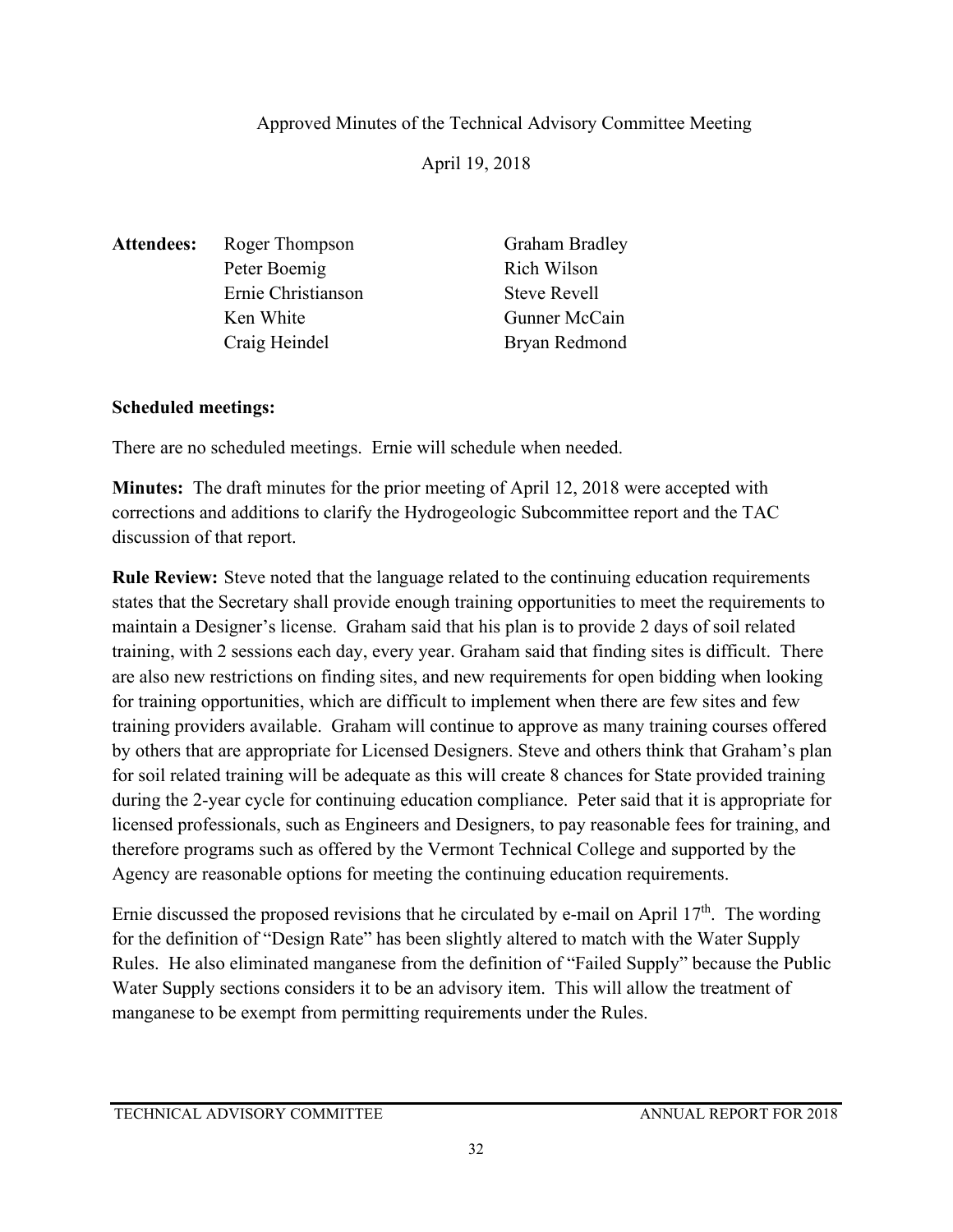Craig commented on the April  $17<sup>th</sup>$  revisions. The use of the word "unit" in the new 1-805(b) is confusing. Looking at table 8-3 the TAC recommended that a term other than unit be used in the table and then carried forward into 1-805(b). Craig asked about the mention of a Designer adding treatment for projects that may have high-strength wastewater. The group discussed this and recommended removing the language from 1-805(b) if the language is only advisory because of concerns that it might create unintended liability. A note could be added to the design flow table but that might have the same concerns. The TAC had previously recommended that a requirement to consider wastewater strength not be added to the Rules, so the best course may be to not add any statement about it. Craig noted that the "mg/l" could be removed from 1- 805(d)(2) because that is part of the definition of "standard."

Graham asked if CBOD should be used instead of BOD because at least some testing of advanced treatment systems is done using the process for determining the CBOD. The group also discussed the use of the term "FOG" (fats, oils, and grease). While the tests for BOD and CBOD include the oxygen demand for FOG, there are specific impacts on wastewater systems from FOG that should be considered as part of the system design. The group recommended keeping the existing usage.

Craig asked about the isolation distance for swales upslope of mound systems per section 1- 912(b) and specifically if the distance can be less than 10' to the upslope toe of the mound. Craig said that the closer the drain can be to the mound the more effective it is in protecting the operation of the mound. Ernie said that this is an allowable reduction under the Rules. Craig and Gunner suggested making it explicit that a reduction may be allowed.

Ernie said that he had reviewed the design flows other states use for barbers and thinks that the design flow proposed in the Rules is appropriate. Craig, and others, noted that it is not always clear from the design flow tables when flows from subcategories are cumulative and when they are inclusive. One example is employees are included in restaurant flows and not in doctor's offices.

Ernie said that he had added a definition of impeding layer.

Craig asked about the definition of linear loading rate. When performing a hydrogeologic evaluation, the linear loading rate may be based on the groundwater contours that do not always follow ground surface contours. Ernie said that a design based on a hydrogeologic analysis is acceptable.

Gunner said that the proposed definition of normal high-water table is not useable. Craig suggested asking the Watershed Management Program for assistance. Ernie said that he is also working on the definitions for perennial streams.